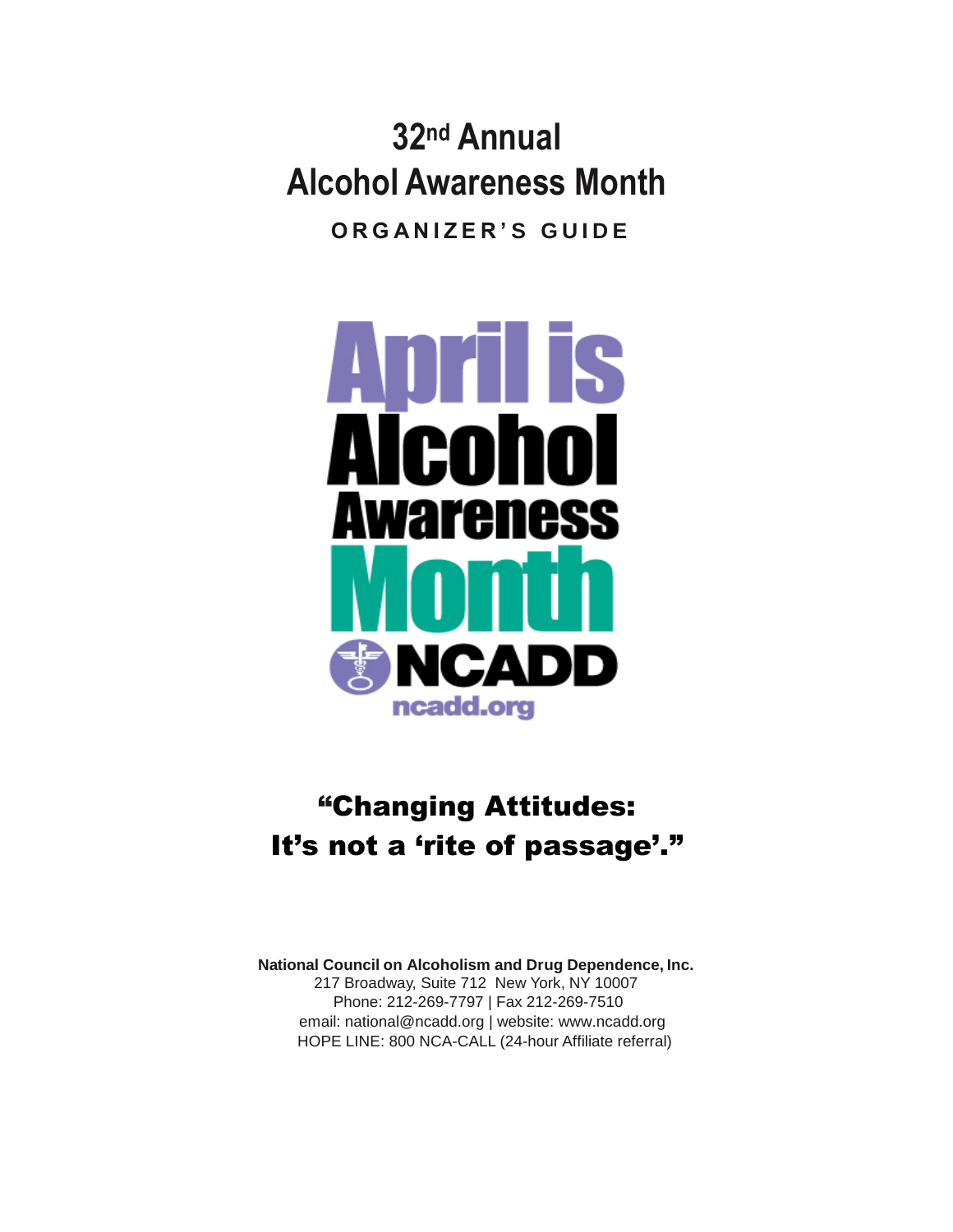### **C O N T E N T S :**

### **NCADD Alcohol Awareness Month Kit**

Organizer's Guide includes the following materials:

- History, Theme
- Instructions on Use of Organizer's Guide
- Sample Proclamation
- Media Advisory & News Releases
- :30 Radio PSA Scripts
- Op-Ed Newspaper Article
- Letter to the Editor
- Suggested Grassroots Activities for States, Communities, Schools, Students, Colleges, Media, Religious Organizations and Parents
- Links to Additional Resources
- Thoughts on Stigma, by Marty Mann

#### **About the National Council on Alcoholism and Drug Dependence (NCADD):**

Founded in 1944, NCADD and its Network of Affiliates is a voluntary health organization dedicated to fighting the Nation's #1 health problem – alcoholism and drug addiction and the devastating consequences of alcohol and other drugs on individuals, families and communities.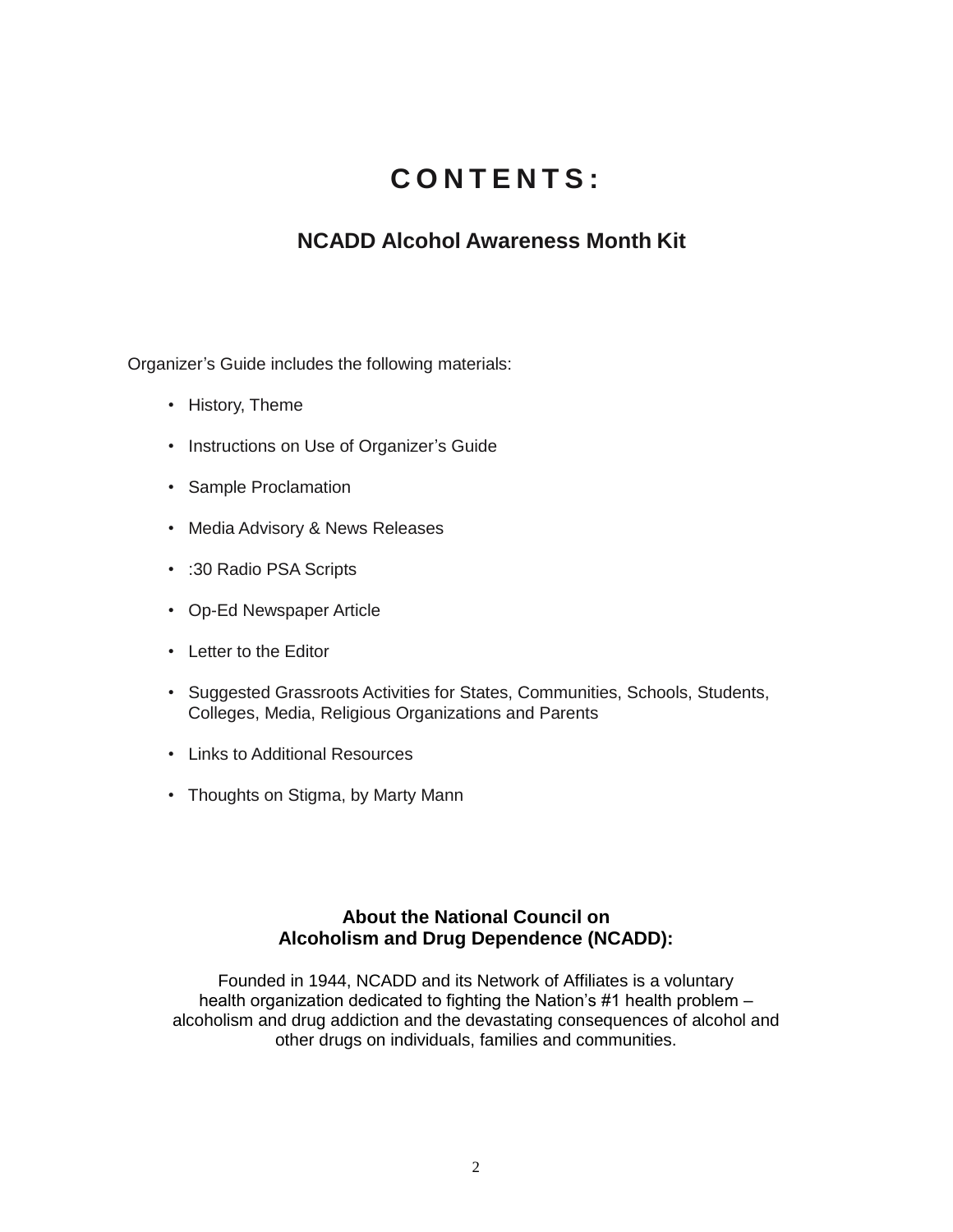

### A Brief History of NCADD's Alcohol Awareness Month:

**F**ounded and sponsored by NCADD, Alcohol Awareness Month was established in 1987 to help reduce the stigma so often associated with alcoholism by encouraging communities to reach out to the American public each April with information about alcohol, alcoholism and recovery. Alcoholism is a chronic, progressive disease, genetically predisposed and fatal if untreated. However people can and do recover. In fact, it is estimated that as many as 20 million individuals and family members are living lives in recovery!

An integral part of NCADD's Alcohol Awareness Month is **Alcohol-Free Weekend**, which takes place on the first weekend of April (March 30-April 1, 2018) to raise public awareness about the use of alcohol and how it may be affecting families, individuals, schools, businesses and the communities in which we live.

During Alcohol-Free Weekend, NCADD extends an open invitation to all Americans to engage in three alcohol-free days. Those individuals or families who experience difficulty or discomfort in this 72-hour experiment are urged to contact local NCADD Affiliates, Alcoholics Anonymous (AA) or Al-Anon to learn more about alcoholism and its early symptoms.

#### **About the Theme:**

The 2018 theme -- **"Changing Attitudes: It's not a 'rite of passage.' " --** is designed to draw attention to the many opportunities individuals, families, and communities have to educate young people on the dangers of alcohol use. We often forgive underage drinking as a "rite of passage." We can simply sit back and hope kids will "get through it," or we can change our attitude and take an active role in learning about alcohol and drugs and help young people do the same.

NCADD's Network of Affiliates and other NCADD Alcohol Awareness Month supporting organizations across the country will use this theme as a way of addressing underage drinking through a broad range of media strategies, awareness campaigns, educational programs and local events. Uniquely positioned in communities across the country, NCADD and its network of local affiliates provide direct help and assistance to millions of individuals and families through education, prevention, intervention, information/referral, treatment and recovery support services. NCADD is often the first call people make when difficulties with alcoholism and drug dependence strike.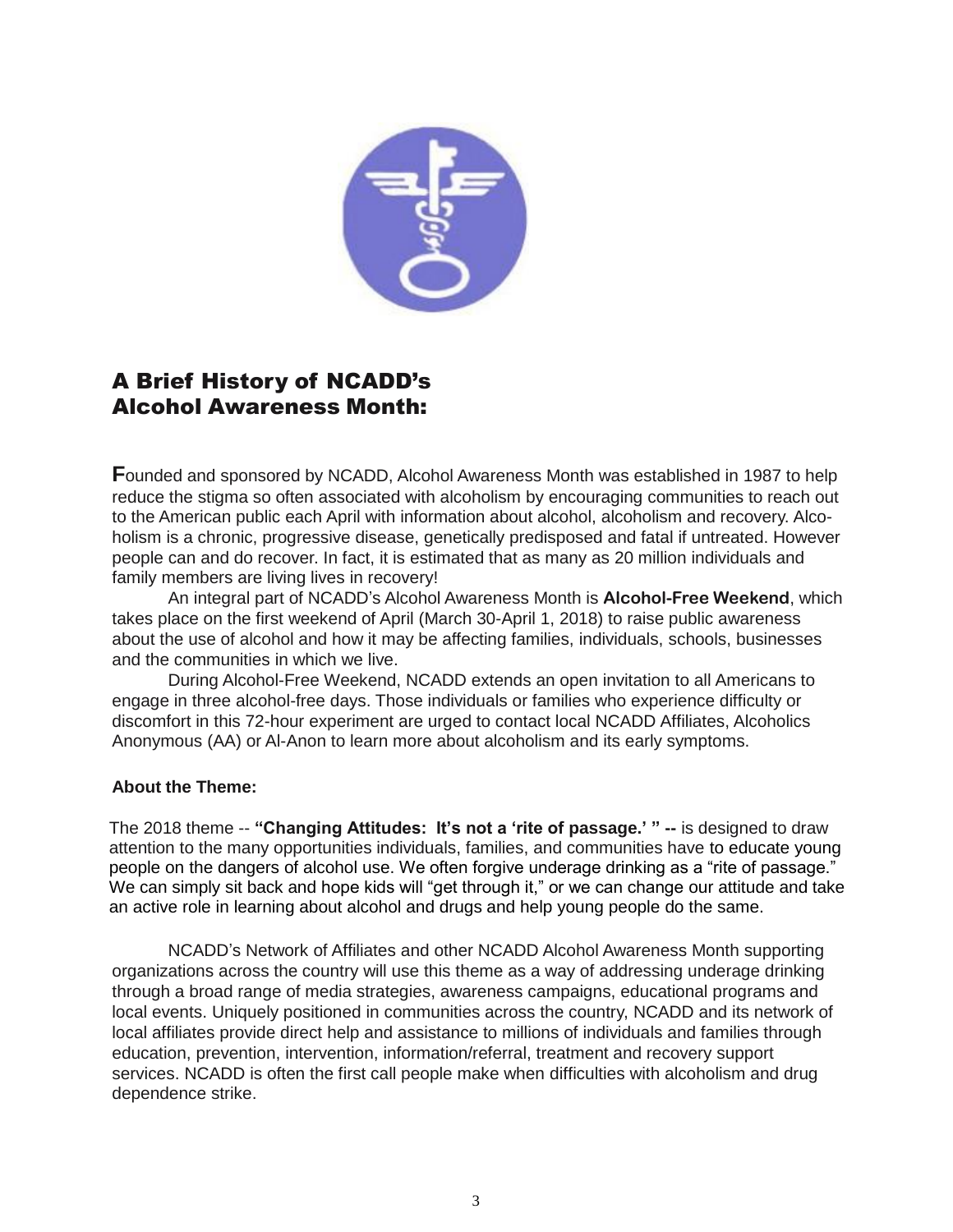### **April 2018: NCADD ALCOHOL AWARENESS MONTH "Changing Attitudes: It's not a 'rite of passage'."**

GENERAL INSTRUCTIONS FOR USING NCADD ALCOHOL AWARENESS MONTH KIT

- 1) **Adaptation and Reproduction Permission:** All of the materials may be reproduced or adapted to your own needs and distributed within your community without permission. An acknowledgment of the National Council on Alcoholism and Drug Dependence, Inc. (NCADD) as the founder and sponsor of NCADD Alcohol Awareness Month and identification of our website [\(www.ncadd.org\)](http://www.ncadd.org/) as an information resource is required.
- 2) **Distribution**: Distribute materials to other organizations and local print media to begin generating early community interest in NCADD Alcohol Awareness Month.
- 3) **Localize Materials:** Add local information to the sample proclamation and press materials to greatly increase their appeal for officials and media in your community.
- 4) **Time Line**: The following time line may be helpful in using this kit:

*JANUARY:* Customize materials for use in your community; identify public officials to issue proclamations; begin planning suggested grassroots activities or develop your own activities; place camera-ready advertisements

**FEBRUARY:** Submit live copy PSAs to radio stations

*MARCH:* Adapt sample proclamation and press materials for local use; plan proclamation ceremony or press event to kick-off NCADD Alcohol Awareness Month; distribute media advisory and news release; make follow-up phone calls to media

*APRIL:* Publicize each of your NCADD Alcohol Awareness Month activities to target audiences; submit letter to the editor and op-ed piece.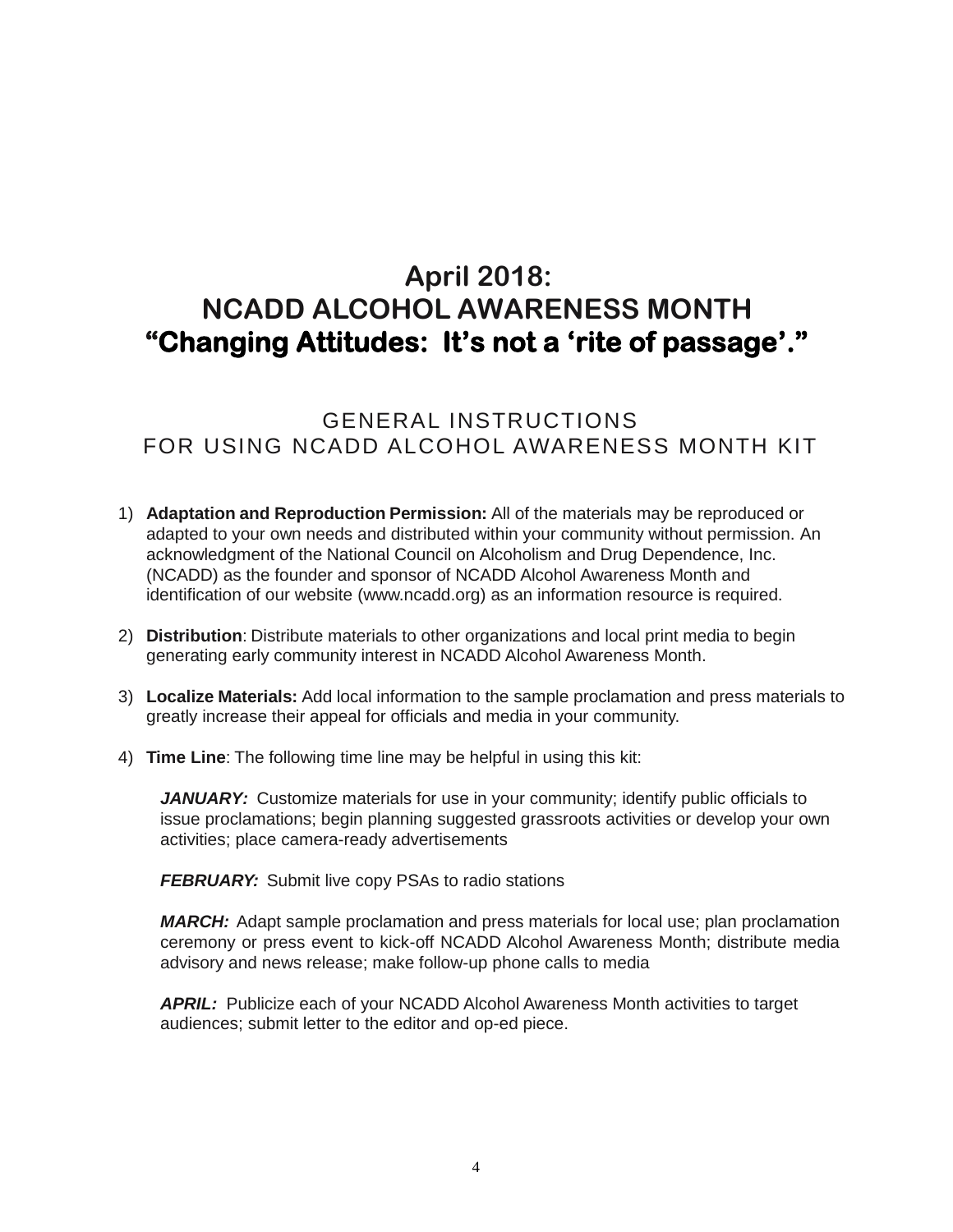

# **PROCLAMATION: NCADD Alcohol Awareness Month**

Issuing a proclamation on behalf of your city, county, town, or State is an important tool in raising awareness for Alcohol Awareness Month. A proclamation is an official announcement that publicly recognizes an initiative such as Alcohol Awareness Month. Proclamations are typically

signed and issued by Federal officials, governors, State legislators, or other government officials at the local level. By issuing a proclamation designating April as Alcohol Awareness Month, your community will bring attention to the problems of underage drinking and spread the message that prevention, intervention, treatment and recovery services are critical pieces of a comprehensive approach to reducing underage drinking and drug use.

#### *Instructions for use:*

1) **Select Officials:** Make a list of top public officials and other leaders in your community who have expressed concern about alcohol problems. Decide who would attract the most press coverage.

2) **Local Relevance:** Make the proclamation as relevant to your community as possible by adding local statistics to the sample below. You will have a much better chance of enlisting the support of a local public official.

3) **Who to Contact:** If anyone in your organization knows the person you want to issue the proclamation, have that individual send it directly to the official, then follow up with a phone call. If you don't have a personal contact, send the proclamation to the individual's press representative or community affairs liaison with a cover letter explaining your request and the activities that you have planned for NCADD Alcohol Awareness Month.

4) **Other Community Organizations:** Contact other concerned organizations in your community and ask them to participate in NCADD Alcohol Awareness Month. Ask them to send letters to the official urging him/her to issue a proclamation.

5) **Final Draft and Reproduction:** Once an official agrees to issue the proclamation, work with his/her office on a final draft. Reproduce the proclamation as large as possible for use as a prop on television.

6) **Electronic Copy:** Request a digital or electronic copy for use on your website, newsletter, with press releases, etc.

7) **Press Conference and Photos:** Schedule a press conference and/or photo opportunity with the official for the last week in March to announce NCADD Alcohol Awareness Month in your community. Use the event to highlight a successful local prevention program for youth and to publicize other activities you have planned. Invite local health, law enforcement and educational professionals to participate. Have someone take photos and post photos on your website and add to your newsletter.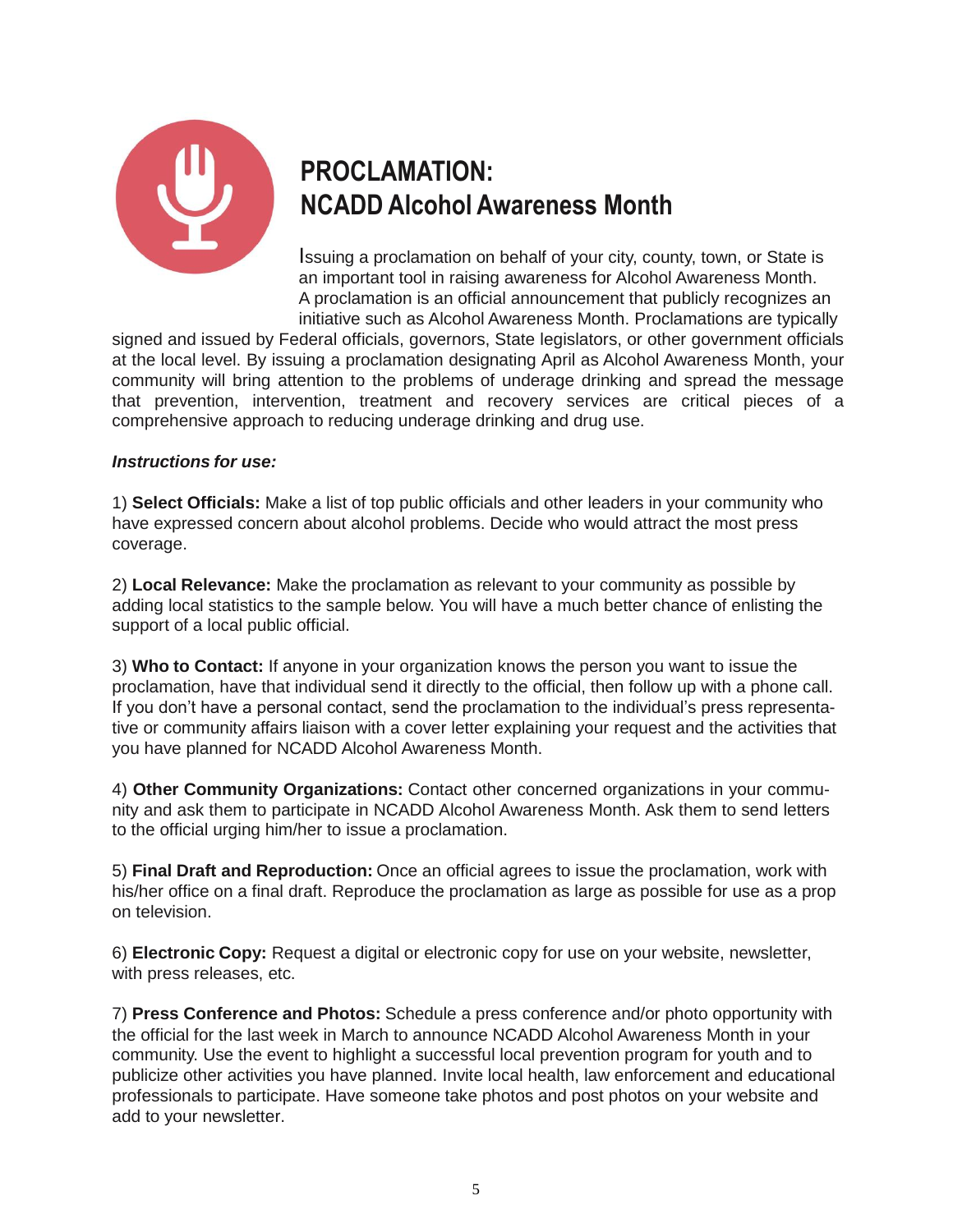### NCADD ALCOHOL AWARENESS MONTH 2018

# **"Changing Attitudes: It's not a 'rite of passage'."**

WHEREAS, excessive drinking is responsible for more than 4,300 deaths among underage youth each year; and

WHEREAS, alcohol is the most commonly used addictive substance in the United States; and

WHEREAS, more than 1.6 million young people report driving under the influence of alcohol in the past year; and

WHEREAS, young people who begin drinking before age 15 are four times more likely to develop alcohol dependence than those who begin drinking at age 21; and

WHEREAS, drinking by persons under the age of 21 is linked to 189,000 emergency room visits; and

WHEREAS, the typical American will see 100,000 beer commercials before he or she turns 18; and

WHEREAS, kids who drink are more likely to be victims of violent crime, to be involved in alcohol-related traffic crashes, and to have serious school-related problems; and

WHEREAS, a supportive family environment is associated with lowered rates of alcohol use for adolescents; and

WHEREAS, kids who have conversations with their parents and learn a lot about the dangers of alcohol and drug use are 50 percent less likely to use alcohol and drugs than those who don't have such conversations.

THEREFORE, I, (INSERT NAME OF LOCAL PUBLIC OFFICIAL) now join the National Council on Alcoholism and Drug Dependence, Inc. (NCADD) and do hereby proclaim that April 2018 is Alcohol Awareness Month in (INSERT NAME OF AREA GOVERNED BY LOCAL PUBLIC OFFICIAL). As the (INSERT TITLE OF LOCAL PUBLIC OFFICIAL), I also call upon all citizens, parents, governmental agencies, public and private institutions, businesses, hospitals, schools and colleges in (REPEAT NAME OF AREA) to support efforts that will provide early education about alcoholism and addiction and increase support for individuals and families coping with alcoholism. Through these efforts, together, we can provide **Hope, Help and Healing** for those in our community who are facing challenges with alcohol use and abuse.

May it be so decreed.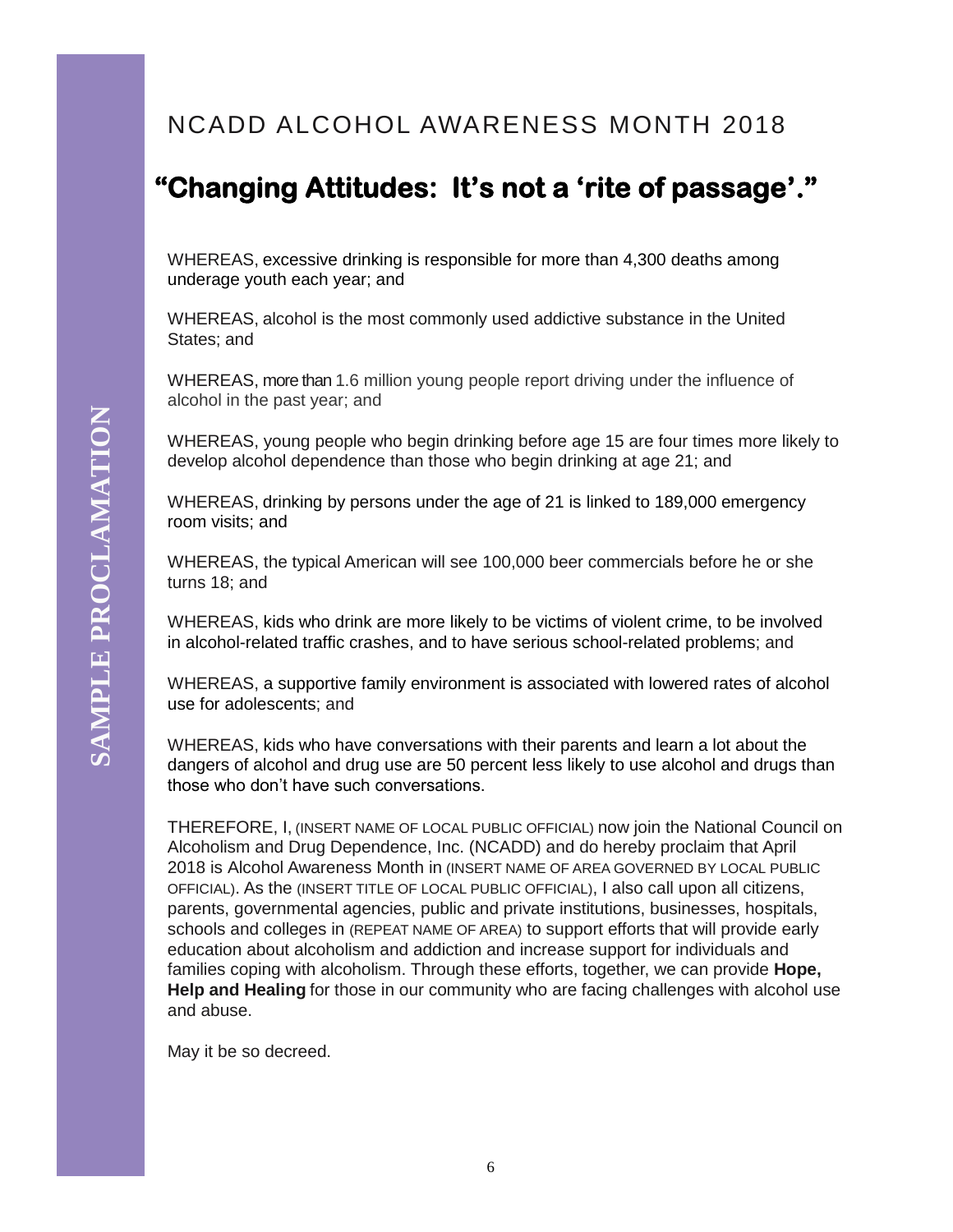

### **MEDIAADVISORY: NCADD Alcohol Awareness Month**

**ADVI AICONOI AWATENESS IVIONTIN**<br>
Conducting media outreach and securing media placements are vale<br>
able ways to spread awareness about Alcohol Awareness Month and<br>
build interest in your event. Any form of media coverage Conducting media outreach and securing media placements are valuable ways to spread awareness about Alcohol Awareness Month and build interest in your event. Any form of media coverage for your event will highlight your efforts within the community and draw attention

community is exposed to the Alcohol Awareness Month message that prevention works, treatment is effective, and people can and do recover.

#### *Instructions for use of Media Advisory:*

1) **Localize Media Advisory:** Substitute local information in the media advisory below, reproduce copies on your letterhead or news release paper and use it to alert the media to your NCADD Alcohol Awareness Month proclamation ceremony.

2) **Distribute Advisory:** Send the media advisory to the city desks of your local newspapers and to the assignment editors at your local radio and television stations. Be sure that they receive the advisory at least two days before the event.

3) **Media Follow-Up:** Call the media before your event to make sure that they received the advisory and try to persuade them to cover the event. Call the day before to remind them and answer any last minute questions.

### NCADD ALCOHOL AWARENESS MONTH 2018 **"Changing Attitudes: It's not a 'rite of passage'."**

For More Information, Contact: (INSERT NAME & TITLE OF LOCAL CONTACT) (INSERT PHONE NUMBER)

#### MEDIA ADVISORY

(INSERT NAME OF OFFICIAL) TO PROCLAIM NCADD ALCOHOL AWARENESS MONTH IN (INSERT NAME OF AREA) AS PART OF A NATIONAL CAMPAIGN TO RAISE AWARENESS OF THE CRITICAL PUBLIC HEALTH ISSUE OF ALCOHOLISM AND ITS IMPACT ON YOUNG PEOPLE, FAMILIES AND COMMUNITIES.

*WHO:* (INSERT NAME AND TITLE OF PUBLIC OFFICIAL) (INSERT NAME AND TITLE OF REPRESENTATIVE OF YOUR ORGANIZATION) (INSERT NAMES AND TITLES OF ONE OR TWO OTHER NEWSWORTHY PARTICIPANTS)

*WHAT:* (INSERT NAME OF PUBLIC OFFICIAL) will proclaim that April is NCADD Alcohol Awareness Month in (INSERT NAME OF AREA) and join the National Council on Alcoholism and Drug Dependence, Inc. (NCADD) in a national call to action to focus on a comprehensive approach to reducing underage drinking that includes prevention, intervention, treatment and recovery services. Hundreds of communities across the country will participate in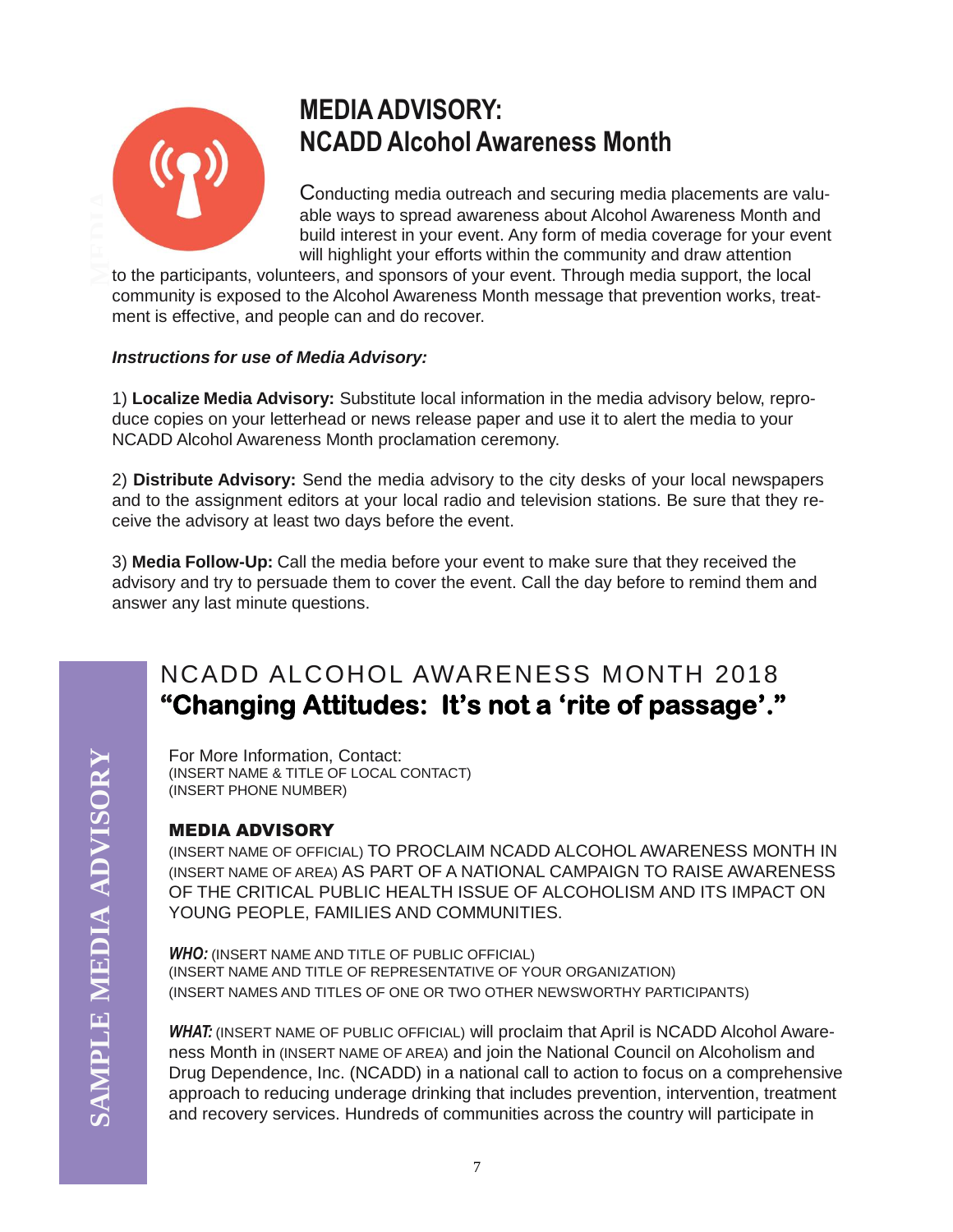this grassroots effort aimed at helping our young people connect the dots about alcohol and drug use and to highlight healthy alternatives and critical recovery resources that are available to our youth.

*WHERE:* (INSERT LOCATION) (INSERT DATE OF DISTRIBUTION)

*WHEN:* (INSERT DATE) (INSERT TIME)



### **NEWS RELEASE: NCADD Alcohol Awareness Month**

*Instructions for use of News Release:*

1) **Localize News Release:** Substitute local information in the news releases below, reproduce copies on your letterhead or news release

form to inform media that your local public official has proclaimed that April is NCADD Alcohol Awareness Month in your community.

2) **Distribution of Release:** Give the news releases to press covering the proclamation ceremony. Send copies to the city desks of your local newspapers and to the assignment editors at your local radio and television stations. They should receive the releases shortly before the events take place. Even if they don't send a reporter, a story can be written.

### NCADD ALCOHOL AWARENESS MONTH 2018 **"Changing Attitudes: It's not a 'rite of passage'."**

TO ANNOUNCE: NCADD Alcohol Awareness Month

For More Information, Contact: (INSERT NAME & TITLE OF LOCAL CONTACT) (INSERT PHONE NUMBER)

For Release (INSERT DATE AND TIME OF EVENT): (INSERT NAME OF OFFICIAL) PROCLAIMS NCADD ALCOHOL AWARENESS MONTH IN (INSERT NAME OF COMMUNITY) AND JOINS NATIONAL CAMPAIGN TO RAISE AWARENESS OF THE CRITICAL PUBLIC HEALTH ISSUE OF ALCOHOLISM AND ITS IMPACT ON YOUNG PEOPLE, FAMILIES AND COMMUNITIES.

(INSERT NAME AND TITLE OF PUBLIC OFFICIAL) today, (INSERT DATE), proclaimed that April is NCADD Alcohol Awareness Month in (INSERT NAME OF AREA) and joined the National Council on Alcoholism and Drug Dependence, Inc. (NCADD) in a national grassroots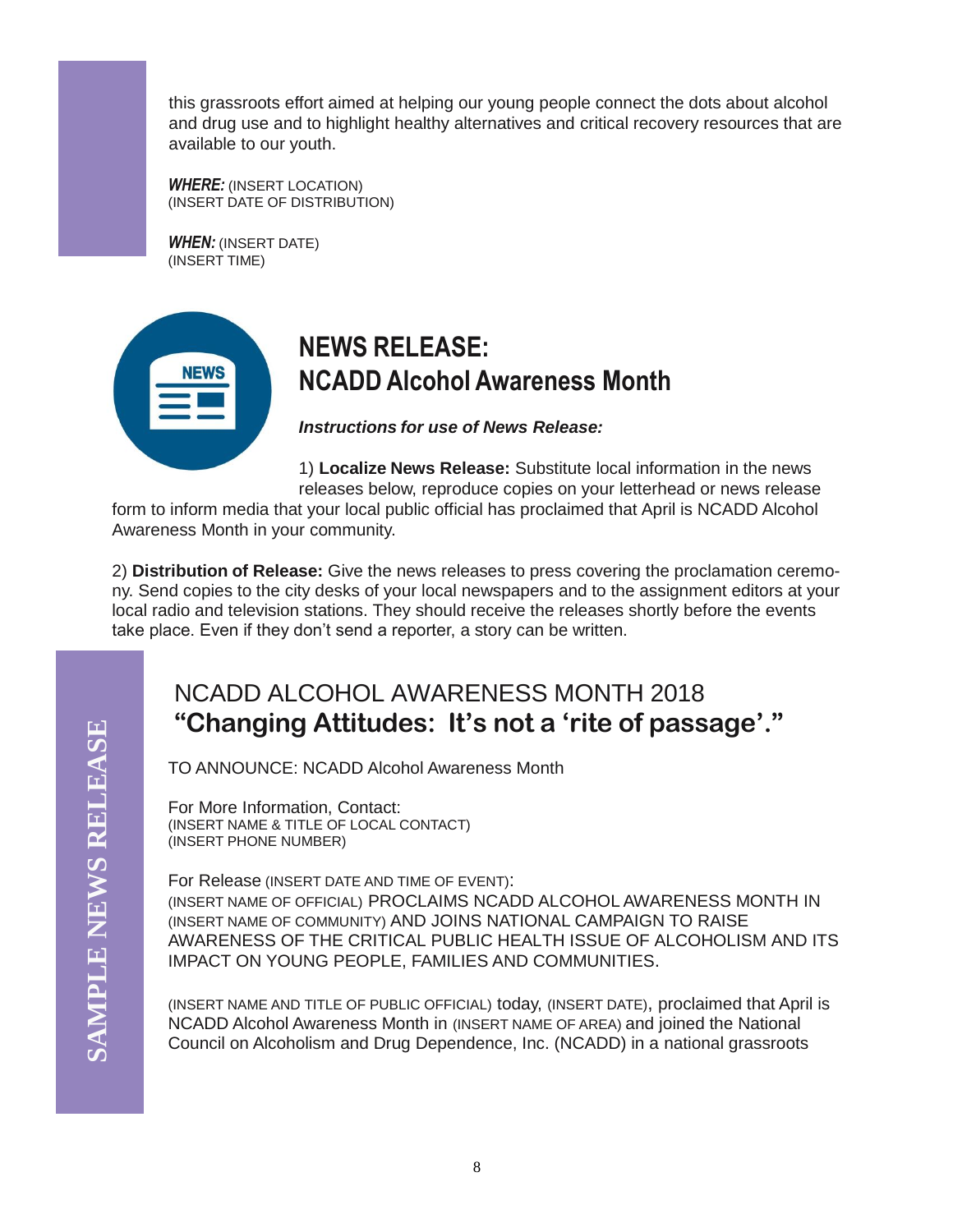campaign to draw attention to the critical public health issue of underage drinking and its impact on individuals, families and the community, while highlighting resources available to help.

"(INSERT QUOTE ABOUT ALCOHOLISM AND THE FAMILY FROM PUBLIC OFFICIAL)" said (INSERT NAME OF PUBLIC OFFICIAL).

"(INSERT QUOTE DESCRIBING LOCAL EFFORTS TO HELP INDIVIDUALS, FAMILES AND CHILDREN COPING WITH ALCOHOLISM FROM REPRESENTATIVE OF YOUR ORGANIZATION)" said (INSERT NAME AND TITLE OF REPRESENTATIVE OF YOUR ORGANIZATION).

(INSERT PARAGRAPH ABOUT LOCAL NCADD ALCOHOL AWARENESS MONTH ACTIVITIES).

NCADD Alcohol Awareness Month, sponsored by the National Council on Alcoholism and Drug Dependence, Inc. since 1987, encourages local communities to take action to help individuals, families and children affected by alcoholism.

(INSERT PARAGRAPH DESCRIBING YOUR ORGANIZATION) (INSERT DATE OF DISTRIBUTION)

### NCADD ALCOHOL AWARENESS MONTH 2018  **"Changing Attitudes: It's not a 'rite of passage'."**

TO ANNOUNCE: Alcohol-Free Weekend

For More Information, Contact: (INSERT NAME & TITLE OF LOCAL CONTACT) (INSERT PHONE NUMBER)

For Immediate Release:

#### **ALCOHOL-FREE WEEKEND TO BE OBSERVED March 30-April 1, 2018**

Alcohol-Free Weekend, traditionally observed during NCADD Alcohol Awareness Month in April, is scheduled for March 30-April 1, 2018.

Alcohol Awareness Month, founded and sponsored by The National Council on Alcoholism and Drug Dependence, Inc. (NCADD) since 1987, is a national grassroots effort observed by communities throughout the United States to support prevention, research, education, intervention, treatment and recovery from alcoholism and alcoholrelated problems.

During Alcohol-Free Weekend (March 30-April 1, 2018), NCADD and (INSERT NAME OF YOUR ORGANIZATION) ask parents and other adults to abstain from drinking alcoholic beverages for a 72-hour period to demonstrate that alcohol isn't necessary to have a good time. If participants find it difficult to go without alcohol during this period, they are urged to call (INSERT YOUR PHONE NUMBER) for information about alcoholism.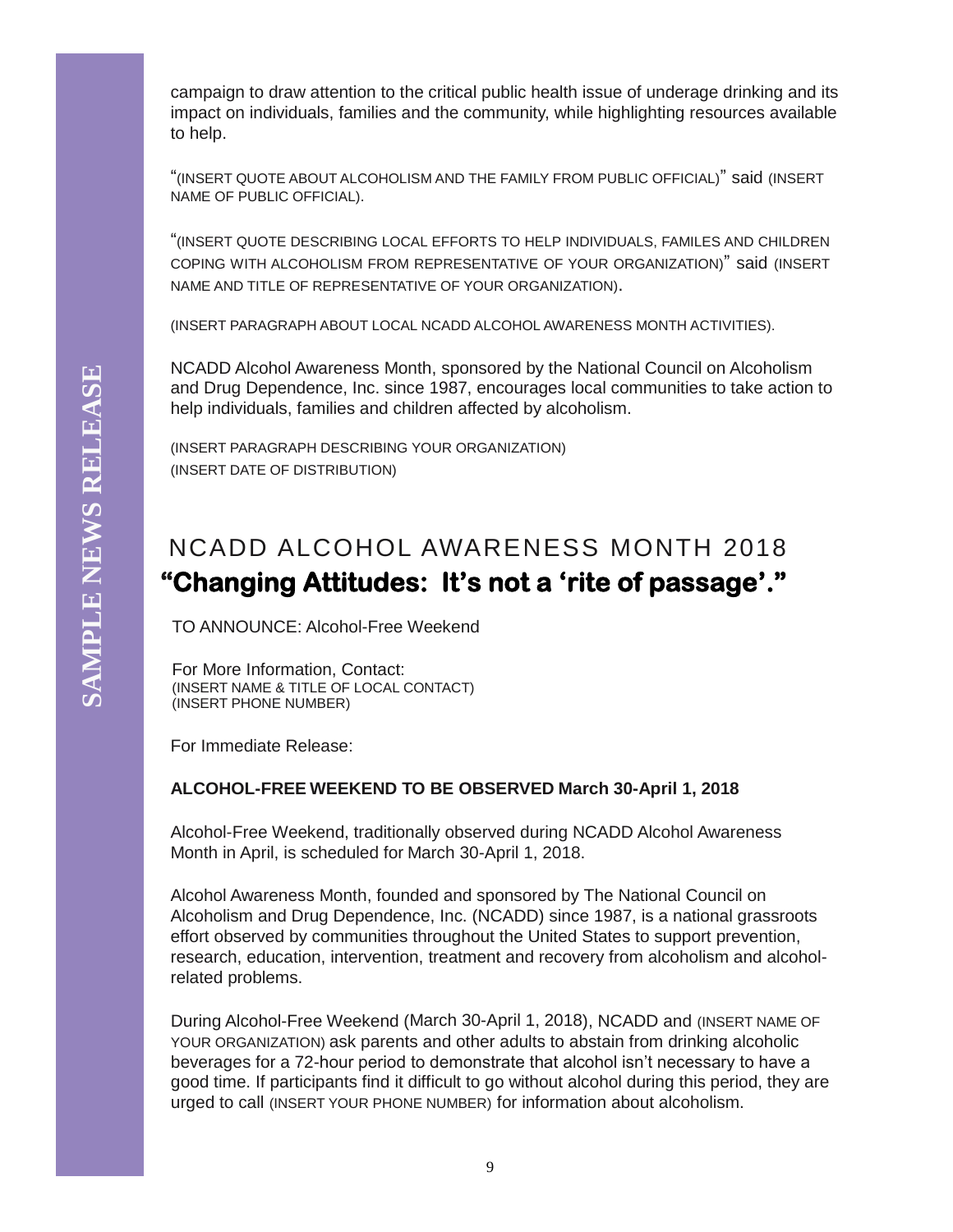(INSERT PARAGRAPH ABOUT WHAT YOUR ORGANIZATION IS DOING TO HELP THE COMMUNITY OBSERVE ALCOHOL-FREE WEEKEND)

NCADD Alcohol Awareness Month offers community organizations concerned about individuals, families and children an opportunity to work together to not only raise awareness and understanding about the negative consequences of alcohol use, but to highlight the need for local action and services focused on prevention, treatment and recovery.

(INSERT PARAGRAPH ABOUT YOUR ORGANIZATION) (INSERT DATE OF DISTRIBUTION)



### **:30 RADIO PUBLIC SERVICE ANNOUNCEMENTS: NCADD Alcohol Awareness Month**

Public service announcements (PSAs) encourage individuals in need of treatment and recovery services to seek help. Distribute the live-read PSA scripts to local radio stations to promote Alcohol Awareness Month. Most stations are particularly concerned with issues that are impacting their

communities, and you can identify which stations are most appropriate for your target audience, considering demographic data such as age, gender, race, and location.

#### *Instructions for use:*

1) **Localize PSA:** Adapt any or all of the "live copy" radio scripts for local use.

2) **Finalize Script:** Type each script, double-spaced, on your letterhead with the name of a contact person from your organization.

3) **Distribution of PSAs:** Try to submit scripts to radio public service directors in your community by mid-late February. Your chances of getting them aired may increase if you give each radio station a different set of scripts.

4) **Media Follow-Up:** Follow up with a phone call to the public service director 3-5 days after you submit the scripts asking if they have arrived and if broadcast during April will be possible.

5) **Media Reminder:** If the public service director was receptive to your first phone call, follow up with an additional call in late March to remind him/her of the PSA.

6) **Thank You:** Send a thank you note to the manager of any radio station that airs one of your PSAs.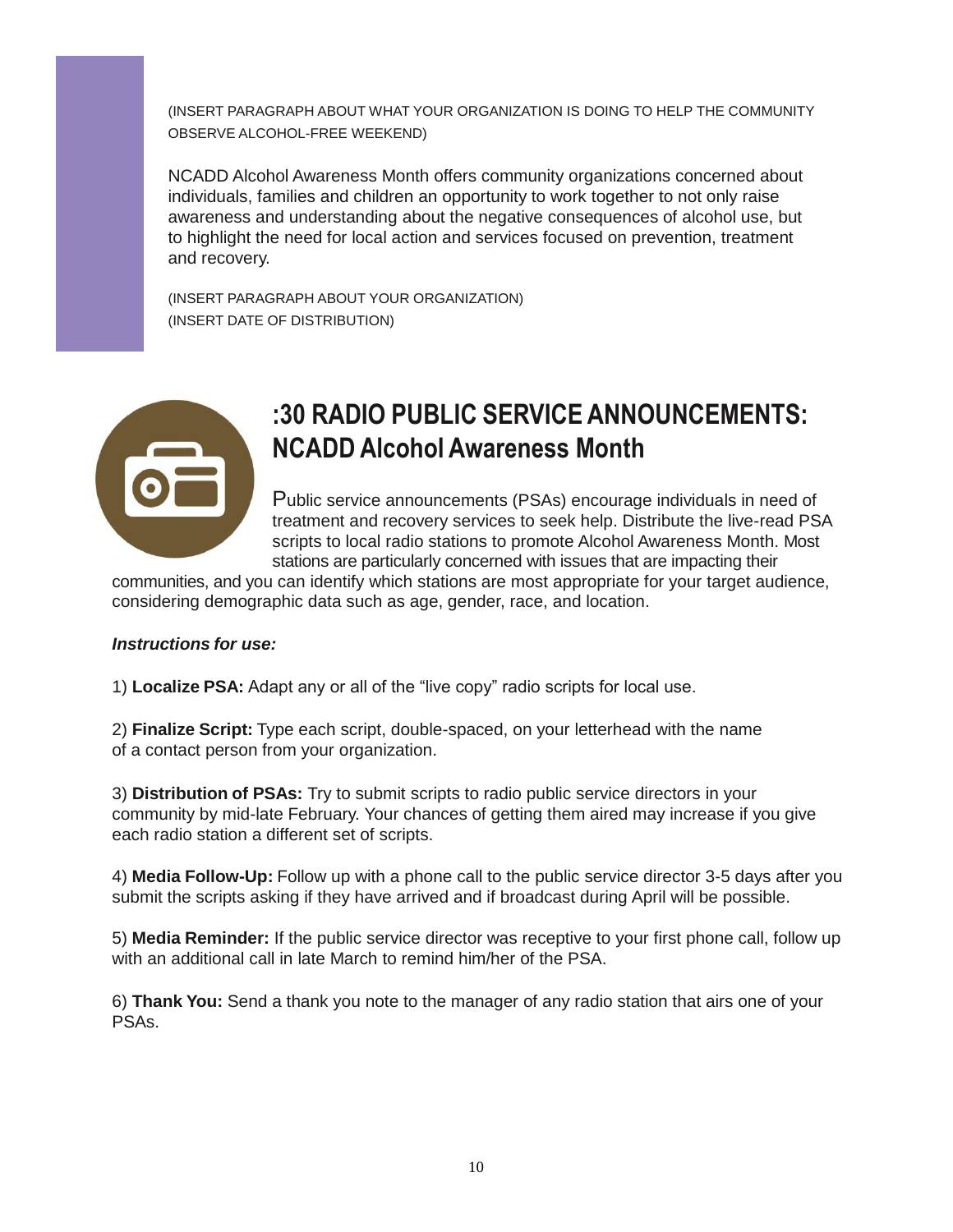### NCADD ALCOHOL AWARENESS MONTH 2018 **"Changing Attitudes: It's not a 'rite of passage'."**

FOR PARENTS:

April is Alcohol Awareness Month and the National Council on Alcoholism and Drug Dependence, Inc. (NCADD) and (INSERT NAME OF YOUR ORGANIZATION) want parents to know that they play a crucial role in educating their children about the dangers of alcohol use. Research shows that kids who learn about the dangers of underage drinking from their parents are up to 50 percent less likely to experiment than kids who don't. While parents often forgive underage drinking as a "rite of passage," they can change their attitude and take an active role in learning about alcohol and drugs and help their kids do the same. To learn more about underage drinking in (INSERT NAME OF AREA), call (INSERT YOUR PHONE NUMBER). That's (REPEAT PHONE NUMBER).

April is Alcohol Awareness Month and if you think your child is drinking just to "have a good time," think again: many kids drink because of social pressure, to "fit in" with their peers. Other kids may drink alone because they are bored or depressed. This puts them at greater risk for developing alcohol-related problems later in life. So, talk to your kids and take an active role in teaching them about the dangers of alcohol use. For information on underage drinking, call (INSERT NAME OF YOUR ORGANIZATION AND PHONE NUMBER) in (INSERT NAME OF AREA). That's (REPEAT PHONE NUMBER). It's worth it.

FOR YOUTH:

April is Alcohol Awareness Month and the National Council on Alcoholism and Drug Dependence, Inc. (NCADD) and (INSERT NAME OF YOUR ORGANIZATION) want young people to know not everybody drinks. For more information about sober activities in (INSERT NAME OF AREA), call (INSERT YOUR PHONE NUMBER). That's (REPEAT PHONE NUMBER).

April is Alcohol Awareness Month and the National Council on Alcoholism and Drug Dependence, Inc. (NCADD) and (INSERT NAME OF YOUR ORGANIZATION) want to remind you of several reasons not to drink: suicide, homicide, accidental death, violent injury, disrupted families, unwanted pregnancy. Think it can't happen to you? For more information about the impact of alcohol and drug use in (INSERT NAME OF AREA), call (INSERT YOUR PHONE NUMBER). That's (REPEAT PHONE NUMBER). Call today.

#### FOR SCHOOLS:

April is Alcohol Awareness Month and the National Council on Alcoholism and Drug Dependence, Inc. (NCADD) and (INSERT NAME OF YOUR ORGANIZATION) remind you that despite the legal drinking age of 21, people age 12 to 20 years drink 11 percent of all alcohol consumed in the U.S., more than 90 percent of which is in the form of binge drinking. For more information about underage drinking in (INSERT NAME OF AREA), call (INSERT YOUR PHONE NUMBER). That's (REPEAT PHONE NUMBER). You can make a difference.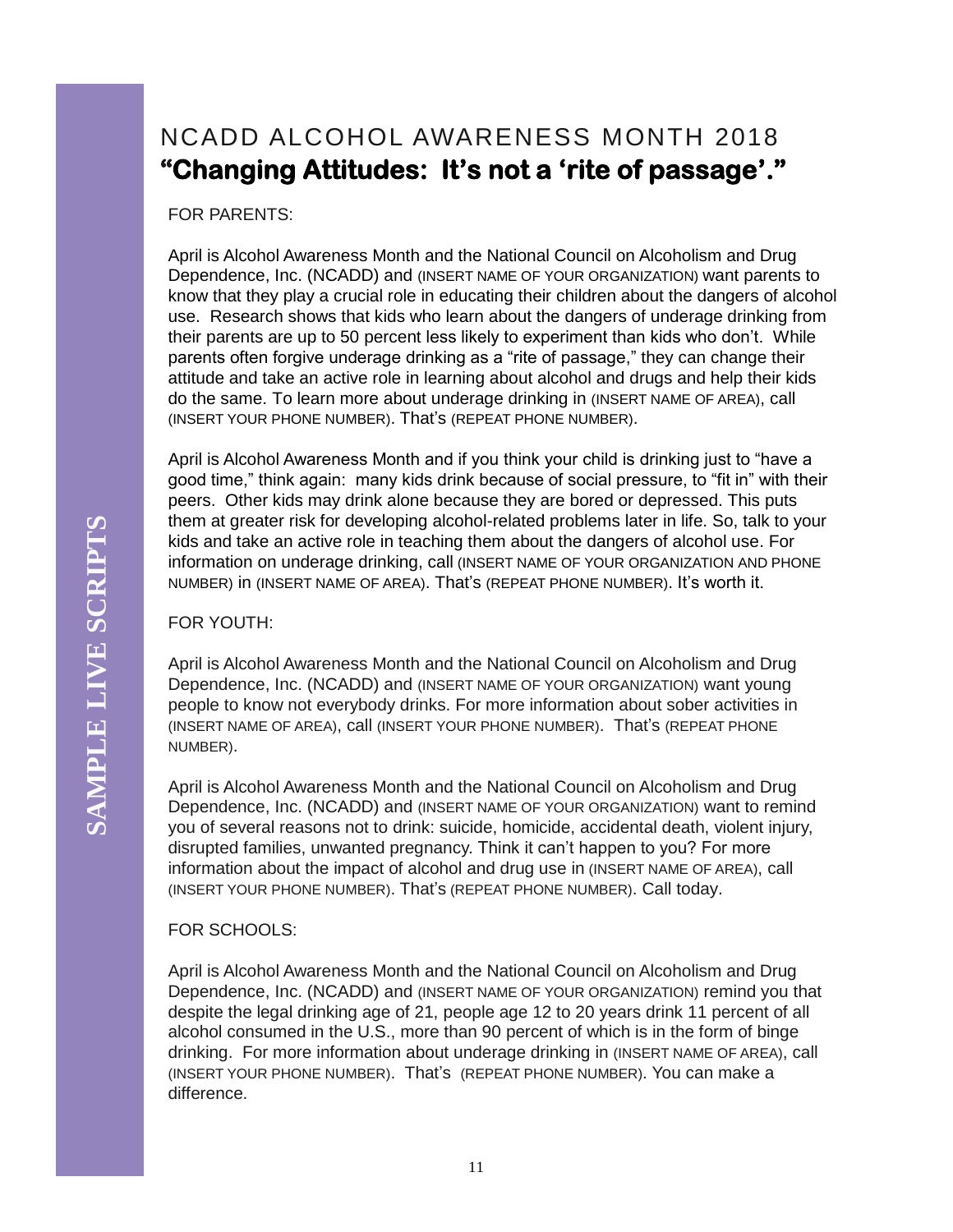April is Alcohol Awareness Month and the National Council on Alcoholism and Drug Dependence, Inc. (NCADD) and (INSERT NAME OF YOUR ORGANIZATION) remind you that drinking is associated with the leading causes of death among young people, including car crashes, murder and suicide. Get involved. Join us in helping kids learn about alcoholism and addiction in (INSERT NAME OF AREA). Call (INSERT YOUR PHONE NUMBER) That's (REPEAT PHONE NUMBER). Let's talk about it.

April is Alcohol Awareness Month and the National Council on Alcoholism and Drug Dependence, Inc. (NCADD) and (INSERT NAME OF YOUR ORGANIZATION) remind you that alcohol is the deadliest drug for America's teenagers: a 16-year old is more likely to die from an alcohol-related problem than any other cause. For more information about how you can help, call (INSERT YOUR PHONE NUMBER). That's (REPEAT PHONE NUMBER). Help save a life.

#### ALCOHOL-FREE WEEKEND:

During Alcohol-Free Weekend (March 30-April 1, 2018), NCADD and (INSERT NAME OF YOUR ORGANIZATION) ask parents and other adults to abstain from drinking alcoholic beverages for a 72-hour period to demonstrate that alcohol isn't necessary to have a good time. If participants find it difficult to go without alcohol during this period, we urge them to call (INSERT YOUR PHONE NUMBER) for information about alcoholism. That's (REPEAT PHONE NUMBER).

DRINKING AND DRIVING:

April is Alcohol Awareness Month and the National Council on Alcoholism and Drug Dependence, Inc. (NCADD) and the (INSERT NAME OF YOUR ORGANIZATION) remind you that even though most teenagers know that you should not drink and drive, nearly three out of ten still drive or accept rides from drivers who have been drinking. For more information about how to keep our kids safe in (INSERT NAME OF AREA), call (INSERT YOUR PHONE NUMBER). That's (REPEAT PHONE NUMBER). Help save a life.

#### GENERAL USE:

April is Alcohol Awareness Month and the National Council on Alcoholism and Drug Dependence, Inc. (NCADD) and (INSERT NAME OF YOUR ORGANIZATION) remind you that if your drinking has caused problems in your relationships, at work, at home, financially, physically or legally, it may be time to get help. For more information about alcoholism and recovery in (INSERT NAME OF AREA), call (INSERT YOUR PHONE NUMBER). That's (REPEAT PHONE NUMBER). Help is available right now.

April is Alcohol Awareness Month and the National Council on Alcoholism and Drug Dependence, Inc. (NCADD) and (INSERT NAME OF YOUR ORGANIZATION) want you to know that if you are concerned about your own use of alcohol or that of a friend, family member or child, help is available. For more information about alcohol problems in (IN-SERT NAME OF AREA), call (INSERT YOUR PHONE NUMBER). That's (REPEAT PHONE NUMBER). Call today for the information you need.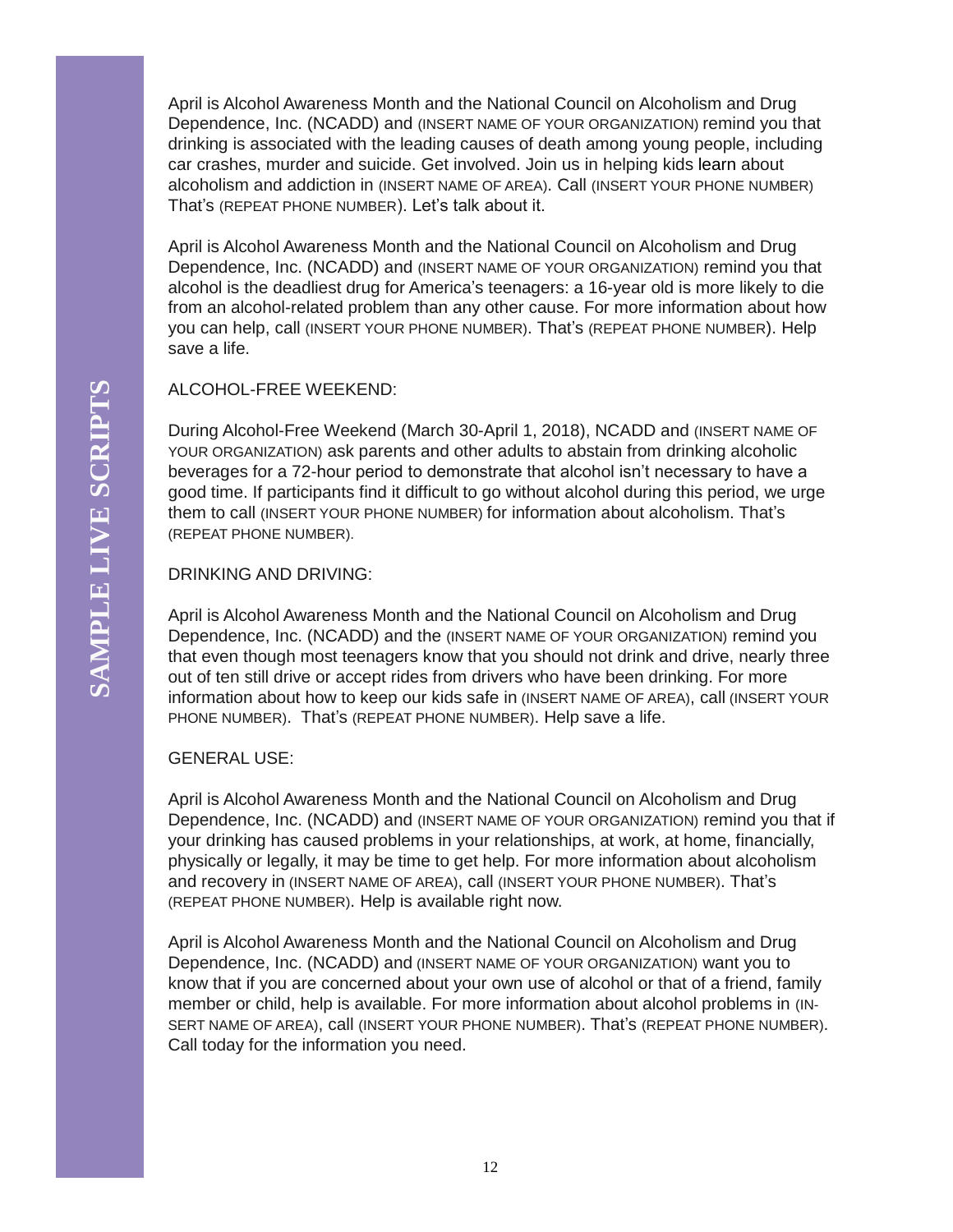#### IN THE WORKPLACE:

April is Alcohol Awareness Month and the National Council on Alcoholism and Drug Dependence, Inc. (NCADD) and (INSERT NAME OF YOUR ORGANIZATION) want to remind you that alcoholism and alcohol-related problems cost employers billions of dollars each year in lost productivity, accidents and poor job performance. For more information about alcoholism and recovery in (INSERT NAME OF AREA), call (INSERT YOUR PHONE NUMBER). That's (REPEAT PHONE NUMBER).



### **OP-ED NEWSPAPERARTICLE: NCADD Alcohol Awareness Month**

Writing and placing an op-ed or bylined piece in a print or online media outlet can be critical to raising awareness for Alcohol Awareness Month. An op-ed is a way for you to express your opinion and perspective on a certain subject or initiative. To gain additional attention for your op-ed, reach out to well-known organizations in your

community and offer to co-write an op-ed or online article with them. Having an established partner might catch the eye of an editor and increase the chances that your op-ed is published.

#### *Instructions for use:*

1) **Contact Person:** Call the editorial page of the most widely circulated newspaper/media outlet in your city. Ask if they accept "op-ed" pieces and find out the name of the person to whom they should be directed.

2) **Write Op-Ed:** Type the sample cover letter, on your organization's letterhead, for signature by one of your board members or the head of your organization. Type the sample op-ed double-spaced on blank paper. Submit both the cover letter and the op-ed to the appropriate person.

3) **Follow-Up:** Follow up with a phone call to the appropriate person several days later. Ask if the op-ed has arrived and whether it is being considered for publication.

4) **Denied, Try Again:** If your initial attempt is unsuccessful, repeat the process with other newspapers/media outlets in your area, but make sure that no more than one newspaper/media outlet at a time is considering your op-ed. If one does not agree to publish it, submit the op-ed to other newspapers/media outlets.

5) **Copies to NCADD:** Send copies of any related press or published op-eds (as e-mail attachments preferred) to: NCADD, 217 Broadway, Suite 712, New York, NY 10007. E-Mail: national@ncadd.org.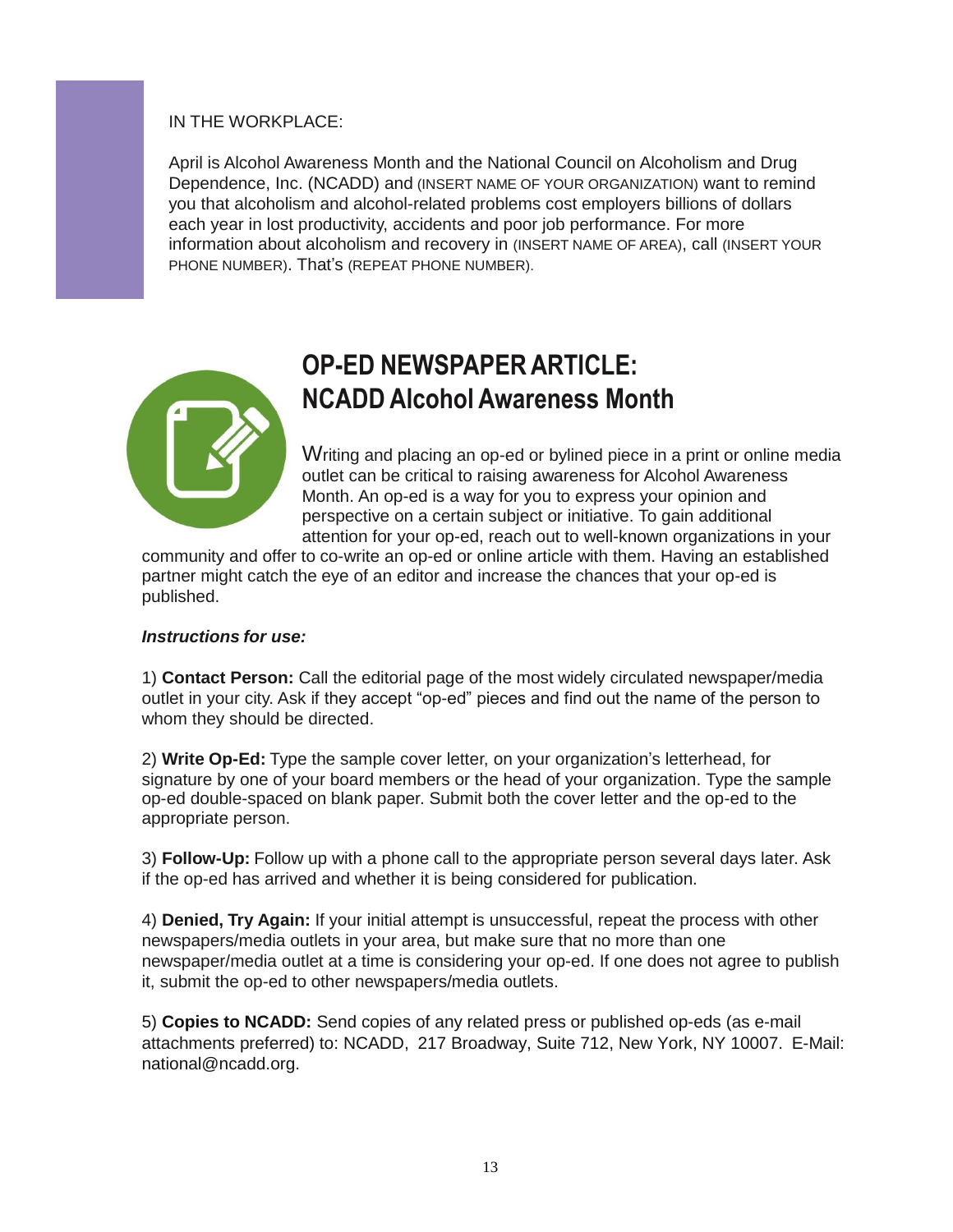### NCADD ALCOHOL AWARENESS MONTH 2018  **"Changing Attitudes: It's not a 'rite of passage'."**

#### Dear Editor:

April 2018 is NCADD Alcohol Awareness Month and thousands of communities across the country are joining together to focus on underage drinking and its effect on individuals, families and communities. For some, alcoholism and addiction develop at an early age, requiring intervention, treatment and recovery support. (INSERT NAME OF YOUR ORGANIZATION) believes that early education about alcoholism and addiction is a necessary component in keeping kids healthy, and it starts with the parents of (INSERT NAME OF YOUR COMMUNITY).

We hope that you will consider publishing the enclosed op-ed piece to stimulate discussion about one of the most important public health issues in (INSERT NAME OF YOUR COMMUNITY).

Thank you for your consideration. Sincerely,

(INSERT NAME & TITLE) (INSERT NAME OF ORGANIZATION)

**SAMPLE OP-ED:**

### **"Changing Attitudes: It's not a 'rite of passage'."**

The need to provide meaningful education on the dangers of underage drinking and drug use here in (ADD NAME OF COMMUNITY) has never been greater. A few facts help to highlight that need:

- Alcohol and drugs are the leading causes of crime among youth.
- Alcohol and drugs are the leading factors in teenage suicide.
- More than 23 million people over the age of 12 are addicted to alcohol and other drugs.

Young people, like adults, drink alcohol for many different reasons. Some of the reasons may seem obvious, but understanding the feelings behind these reasons – as well as how everyday teen life comes into play – can be difficult.

Young people often drink to check out from family problems or issues with school and grades; loneliness, low self-esteem, depression, anxiety disorder and other mental health issues can contribute; they may drink to deal with the pressures of everyday social situations, to change their image or to fit in when moving to a new school or town; to gain confidence or lose inhibitions.

As kids get older and alcohol and drugs enter the picture, parents are faced with a unique set of challenges. Parents often forgive underage drinking as a "rite of passage." They can simply sit back and hope their kids will "get through it," or they can change their attitude and take an active role in learning about alcohol and drugs – and help their kids to do the same.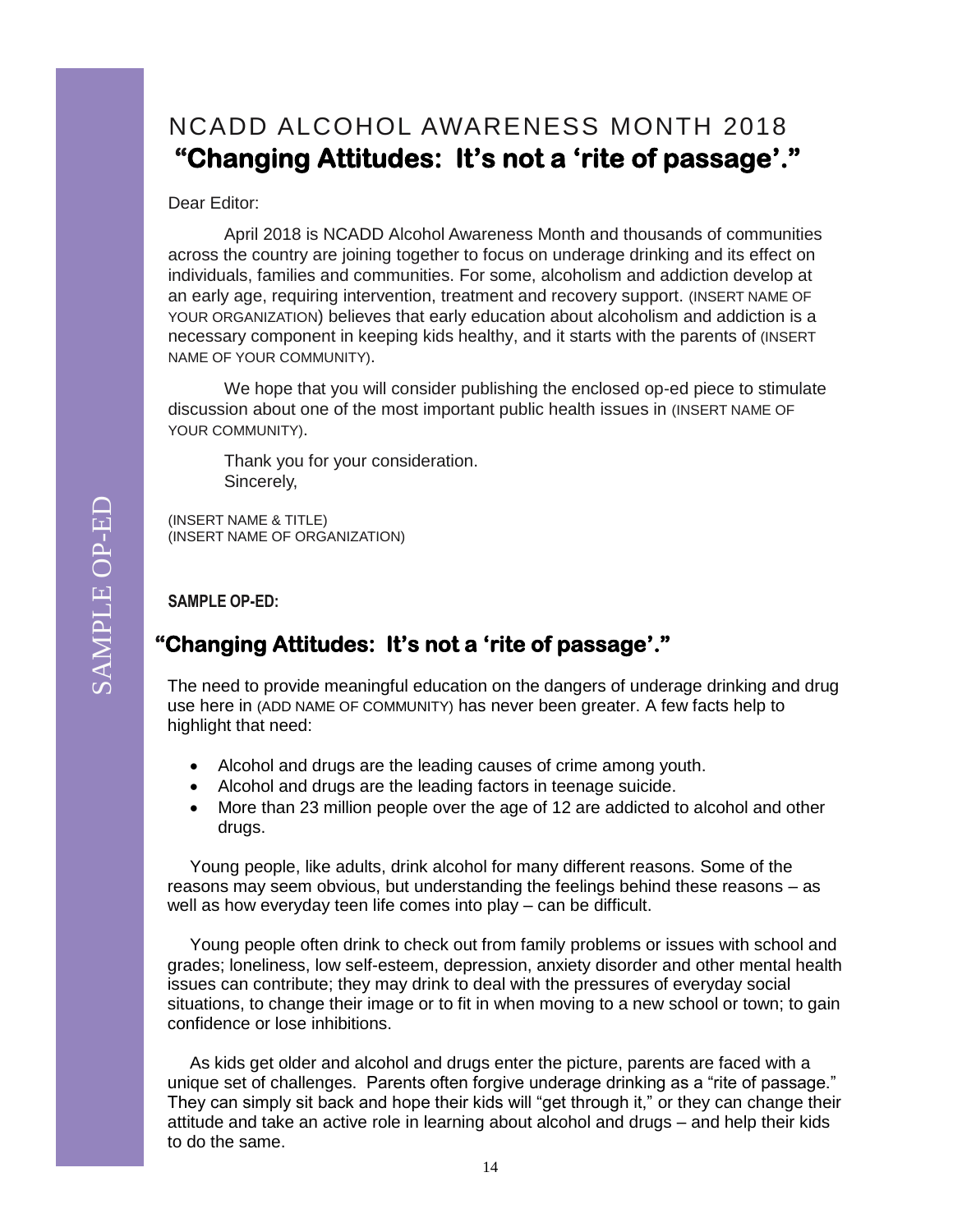And it is important to take advantage of "teachable moments" when parents and other adults can help kids learn about underage drinking and drug use. It's not so much about having "the big talk," but about being there for them when the issues come up – on TV, at the movies, on the radio; about celebrities or sports figures, or about their friends.

According to the National Council on Alcoholism and Drug Dependence, here are some guidelines that can help parents talk about alcohol and drug use:

Listen before you talk: For kids, knowing that someone is really listening is most important. Ask open-ended questions. Be involved. Be honest and open. Be positive: talking about these issues can build bridges rather than walls. And remember, addiction is a chronic, progressive disease that can be linked to family history and genetics. So, if you there is a family history of problems be matter of fact about it, as one would be with any other chronic disease, such as heart disease, diabetes or cancer.

 "Alcohol and drug use is a very risky business for young people," says Andrew Pucher, President and Chief Executive Officer of NCADD, "and parents can make a difference. The longer children delay drinking and drug use, the less likely they are to develop problems associated with it. That's why it is so important to help your child make smart decisions about alcohol and drug use."

In fostering "changing attitudes" parents can help kids understand that drinking isn't a "rite of passage." It's not a way to feel or be independent, "cool," or to fit in socially. Young people can learn that alcohol is not necessary for having a good time. Non-use of alcohol is a healthy and viable option and we can learn to respect another person's decision not to drink alcohol.

 So, this April (NAME OF ORGANIZATION) is celebrating Alcohol Awareness Month by holding a variety of informational and educational events (OR NAME SPECIAL EVENT) to raise public awareness about underage drinking and encourage parents to speak to their kids early and often about alcohol and other drugs.

 Additionally, I urge local businesses, community organizations, colleges, schools, administrators, and government agencies to get involved in these activities. It can make a tremendous difference in our community as we reach out to those who are most vulnerable and help our next generation avoid the many problems that underage alcohol and drug use can bring.

(INCLUDE AUTHOR NAME, TITLE, AND BRIEF SUMMARY OF QUALIFICATIONS THAT MAKE HIM OR HER AN EXPERT ON THIS TOPIC)

*For more information about Alcohol Awareness Month, contact NCADD or one of its local Affiliates at [www.ncadd.org.](http://www.ncadd.org/)*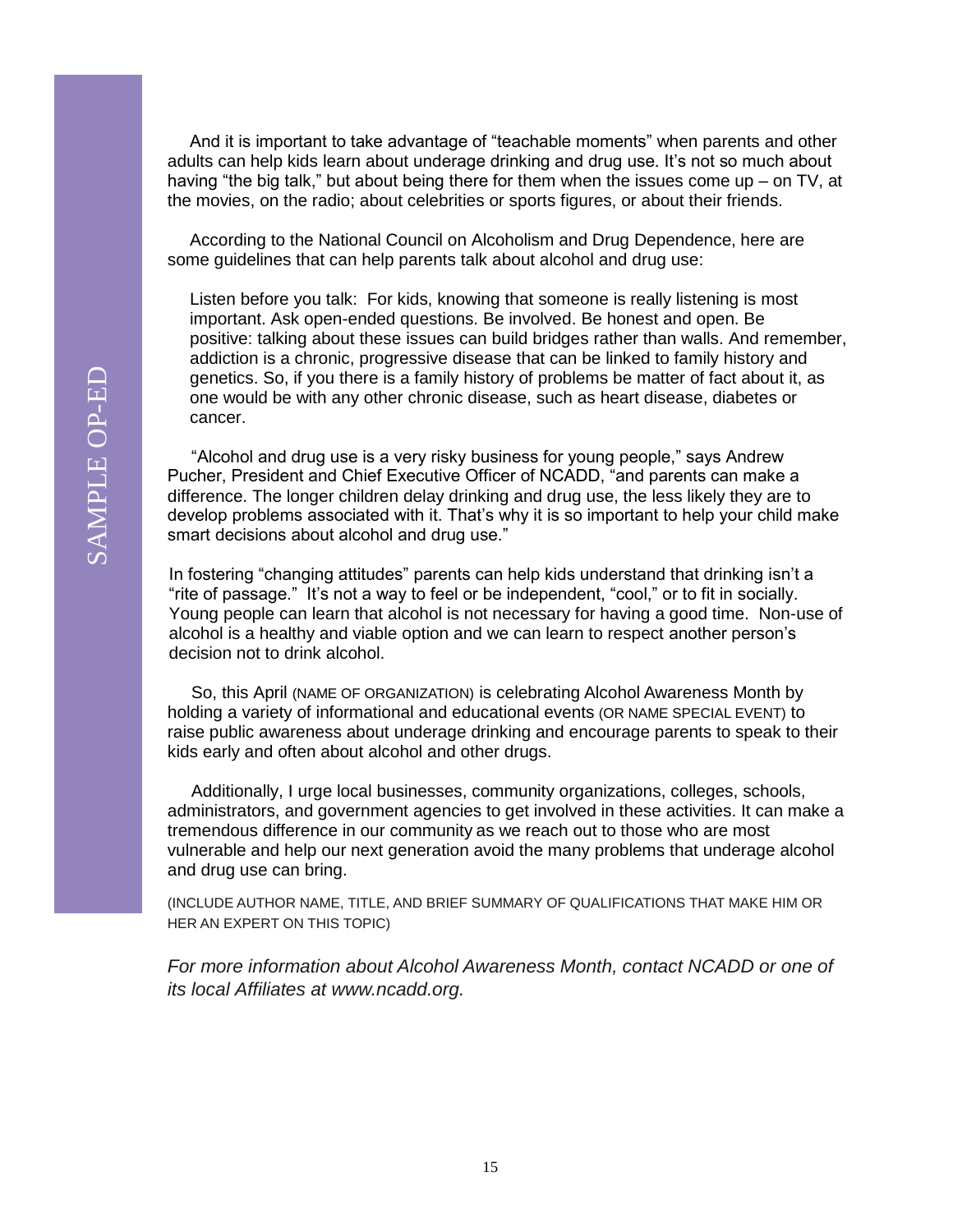

# **LETTER TO THE EDITOR: NCADD Alcohol Awareness Month**

Media research shows that the letters to the editor section is one of the most widely read parts of the paper. It's a natural forum for sharing your opinion and story with your community.

#### *Instructions for use:*

1) **Write Letter:** Use the sample letter below to create your own letter, with local information, on your own letterhead and have it signed by the head of your organization.

2) **Submit and Follow-Up:** Submit the letter to the editor of the most widely read newspaper in your area. Follow up with a phone call to the letters department to ask if the letter has arrived and whether it is being considered for publication.

3) **Denied, Try Again:** If the letter is rejected, submit it to the editors of other daily and weekly newspapers, one at a time, in your area.

### NCADD ALCOHOL AWARENESS MONTH 2018 **"Changing Attitudes: It's not a 'rite of passage'."**

Dear Editor:

 This April is Alcohol Awareness Month. Founded and sponsored by the National Council on Alcoholism and Drug Dependence, Inc. (NCADD) since 1987, this year's theme is: "Changing Attitudes: It's not a 'rite of passage'."

 No other substance is more widely used and abused by America's youth than alcohol, making alcoholism and alcohol-related problems the number one public health problem in the United States.

 Fostering healthy and responsible attitudes, talking openly and honestly, encouraging supportive relationships, and showing children that their opinions and decisions matter, are all ways to help prevent the use of alcohol and drugs.

 Parents often forgive underage drinking as a "rite of passage." They can simply sit back and hope their kids will "get through it," or they can change their attitude and take an active role in learning about alcohol and drugs and help their kids do the same.

 It can be challenging to develop the communication skills needed to talk with your children about drinking and drugs, but it will be well worth the effort you put into it, as you get to know your children a little better and help them build the coping skills they need to handle the anger, stress, peer pressure, loneliness and disappointment that are part of being an adolescent.

So, let's get started. We can't afford to wait any longer.

Sincerely,

(INSERT NAME & TITLE) (INSERT NAME OF ORGANIZATION)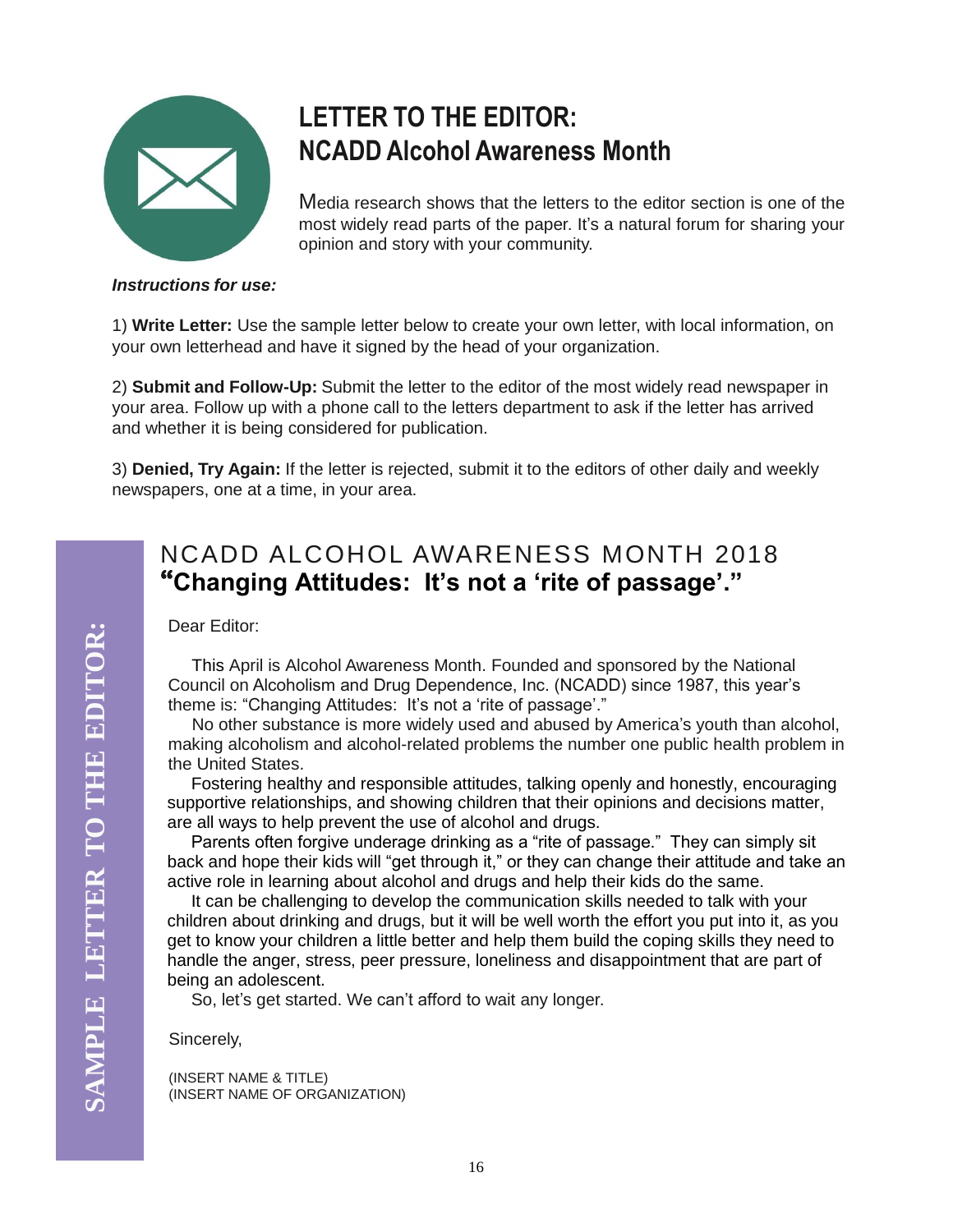

# **SUGGESTED GRASSROOTS ACTIVITIES: NCADD Alcohol Awareness Month**

Organizing an event for Alcohol Awareness Month is a great way to celebrate people in recovery, their families, and others throughout the community who make living in recovery possible. Events help unite those already in recovery and can broadly spread the message that

prevention works, treatment is effective, and people can and do recover.

#### **FOR STATES:**

• Issue an Alcohol Awareness Month proclamation utilizing the theme, "Changing Attitudes: It's not a 'rite of passage'." (see sample proclamation) from the Governor's Office.

#### **FOR COMMUNITIES:**

• Issue an Alcohol Awareness Month proclamation utilizing the theme "Changing Attitudes: It's not a 'rite of passage'." (see sample proclamation) from the Mayor's Office.

• Offer public recognition to young people and community members who lead alcohol- and other drug-free lifestyles.

• Observe "Alcohol-Free Weekend" (see sample news release). In some communities, familyoriented businesses provide discounts or free admission to members of the community who have signed a pledge to remain alcohol-free with an organization that works to prevent alcoholism and other drug addictions.

• Partner with local businesses (including fast food restaurants, book, video and music stores, movie theaters, skating rinks, bowling alleys and miniature golf courses) for alcohol-free youth events or promotions.

• Hold a "Town Hall Meeting on Underage Drinking" in your community.

• Schedule "Parent Empowerment Workshops" to raise awareness and understanding of issues of family recovery; to teach how adult role models influence young people; to look at the effect of advertising; and to show how every parent can do his/her part to change social attitudes. The workshops will help parents maintain standards of conduct, let participants know that other parents support their standards and encourage community members to support and encourage recovery. They can be hosted by the PTA, churches, service clubs, and taken to local business. Hold them during the day, at lunch, at night or on weekends.

• Review school rules regarding the use of alcohol, paying particular attention to athletic codes, and determine if the rules are adequately enforced.

• Organize an Alcohol Awareness parade or rally.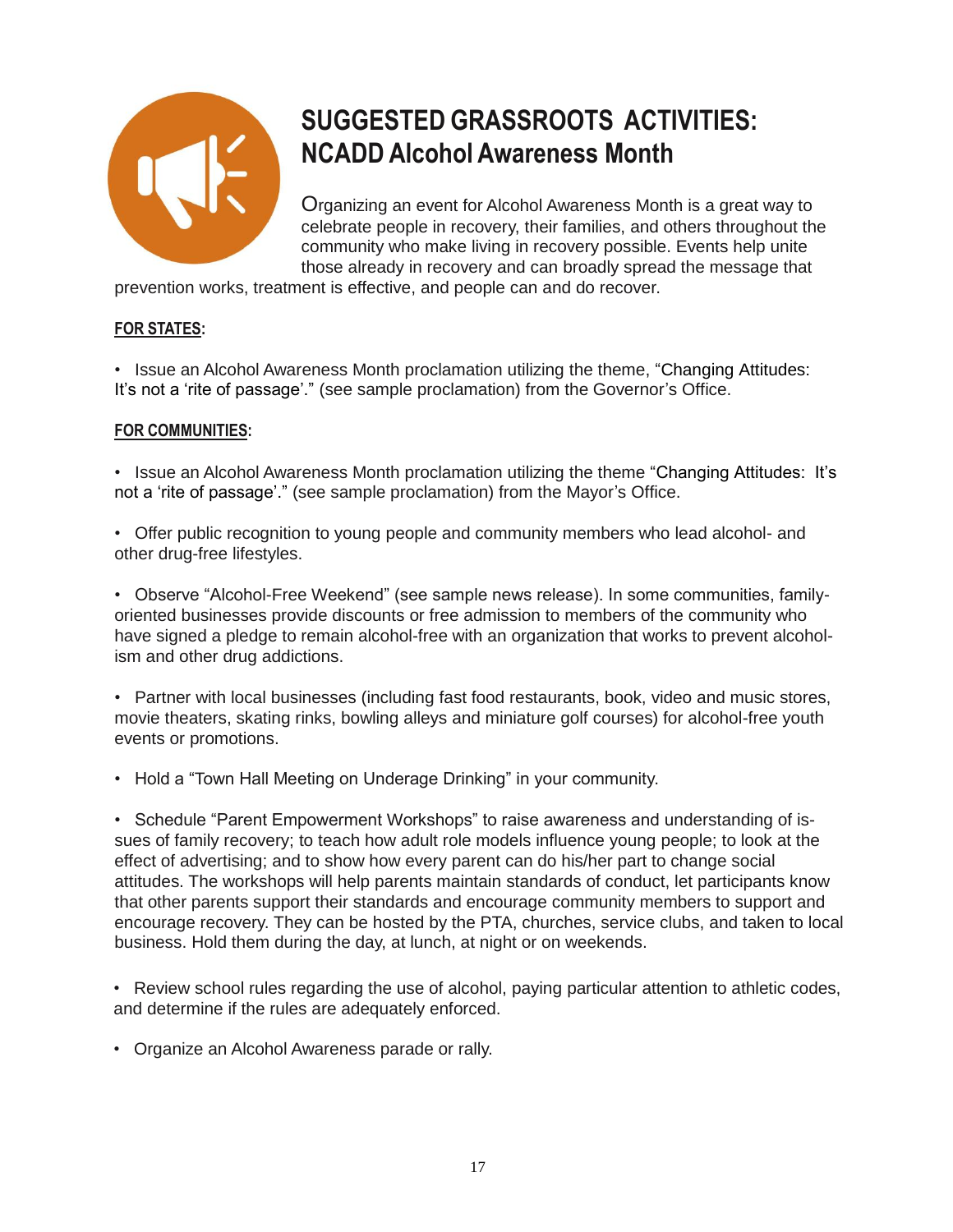• Counter the pressures on young people to drink alcohol through after-school programs, good recreational facilities, alternative programs for potential school drop-outs, job training, confidential health services and community service opportunities.

• Insert a list of self-help groups and local resources with public utility bills.

• Plan an Alcohol Awareness Month luncheon at a local hospital with guest speakers who represent the health community.

#### **FOR MIDDLE AND HIGH SCHOOLS:**

• Organize alcohol-free extracurricular activities, sporting events, dances and rock concerts, using promotional items such as t-shirts and hats, and promote them to other students as alcohol-free activities.

• Use liners in school cafeteria trays to promote Alcohol Awareness Month.

• Ask local grocery stores to provide quantities of grocery bags to schools and ask students to illustrate these bags with Alcohol Awareness Month messages. Return the illustrated bags to the grocery stores for use with customers during April.

• Raise money to support NCADD and NCADD Affiliates or for alcohol prevention curricula and public education campaigns through school walk-a-thons, raffles, athletic events, auctions, concerts, plant and rummage sales, and dinners.

• Guidance counselors can develop a checklist regarding college alcohol policies to assist students and parents in their selection of schools.

• Administrators can examine advertising solicited by the school, including student newspapers and yearbooks, to assure that there is a consistent and appropriate message regarding no use of alcohol. They can also examine policy that is used in the selection of favors for dances to assure that there is a consistent no-use message for people under age 21. If a change in these policies seems advisable, use Alcohol Awareness Month as an opportunity to announce them.

• Teachers can teach critical skills for watching television and understanding selling techniques and commercials during Alcohol Awareness Month. Ask students to clip print ads for alcoholic beverages and bring them to class for discussion. Students can learn that drinking isn't a way to feel or be "independent." Rather, students can learn that they are being "influenced" to drink and that independence from advertising influences really means not drinking. Also ask students to prepare a list of other "pro-drinking" influences, including sponsorships of sporting events and rock concerts, and promotional items such as t-shirts and hats.

#### **FOR STUDENTS:**

• Remember that use of alcohol is your decision and that drinking is not necessary for having a good time.

• Know that "Drinking Too Much Too Fast Can Kill You" and that alcohol poisoning, a drug overdose, is more common than many people think.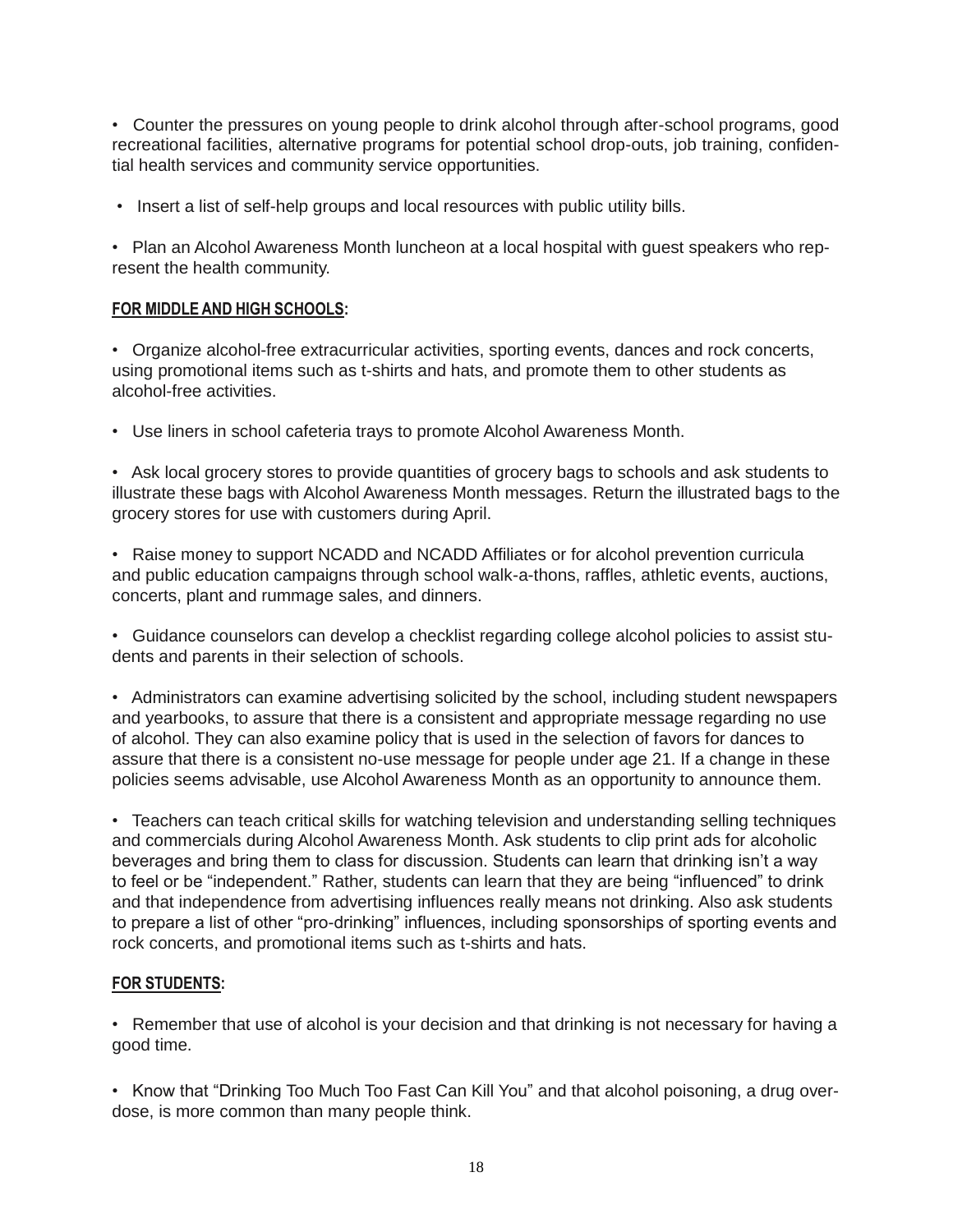• Avoid situations where someone else's alcohol consumption or other drug use may put you at risk.

• Always respect another person's decision not to drink alcohol.

• If you are concerned about yourself, a friend or family member, call NCADD and our Network of Affiliates TODAY! NCADD will connect you with someone who is specifically trained and successfully experienced in helping individuals and families dealing with alcohol-related problems.

#### **FOR COLLEGES:**

• Raise awareness of the fact that alcohol, the drug of choice for college students, and binge drinking are key factors in academic and social problems on American campuses. Recognize the link between serious campus problems and alcohol: vandalism, date rape, poor academic performance, dropouts, injuries and death.

• Appoint a task force of school administrators, faculty, students, Greek system representatives and others to make recommendations for a broad range of policy and program changes to reduce alcohol- and other drug-related problems, and provide the resources necessary for implementing and promoting such changes.

• Provide maximum opportunities for students to live in an alcohol-free environment and to engage in stimulating, alcohol-free recreational and leisure activities. Increase programming and social activities at the beginning of the academic year when students may be more susceptible to high-risk drinking.

• Enforce a "zero tolerance" policy on the illegal consumption of alcohol by students both on and off campus and take steps to reduce the opportunities for students, faculty, staff and alumni to legally consume alcohol on campus by limiting places and times for drinking; prohibiting drunkenness; regulating conditions of use; and not sanctioning a "bar" on campus.

• Establish alcohol education programs on college campuses that include information on alcoholism prevention and treatment, and stress the non-use of alcohol as a healthy and viable option. Support programs and services, including housing for students in recovery is essential.

• Ban alcohol sales at sporting arenas, or establish alcohol-free seating sections.

• Eliminate alcoholic beverage advertising and promotion in all forms from university and college campuses, including alcohol industry sponsorship of college activities.

• Form "Town/Gown" alliances with community leaders to encourage commercial establishments that promote or sell alcoholic beverages to curtail illegal student access to alcohol and adopt responsible alcohol marketing and service practices.

• Encourage prevention efforts by having students and faculty direct studies in their discipline toward college drinking problems.

• Organize and promote alcohol-free activities during spring break.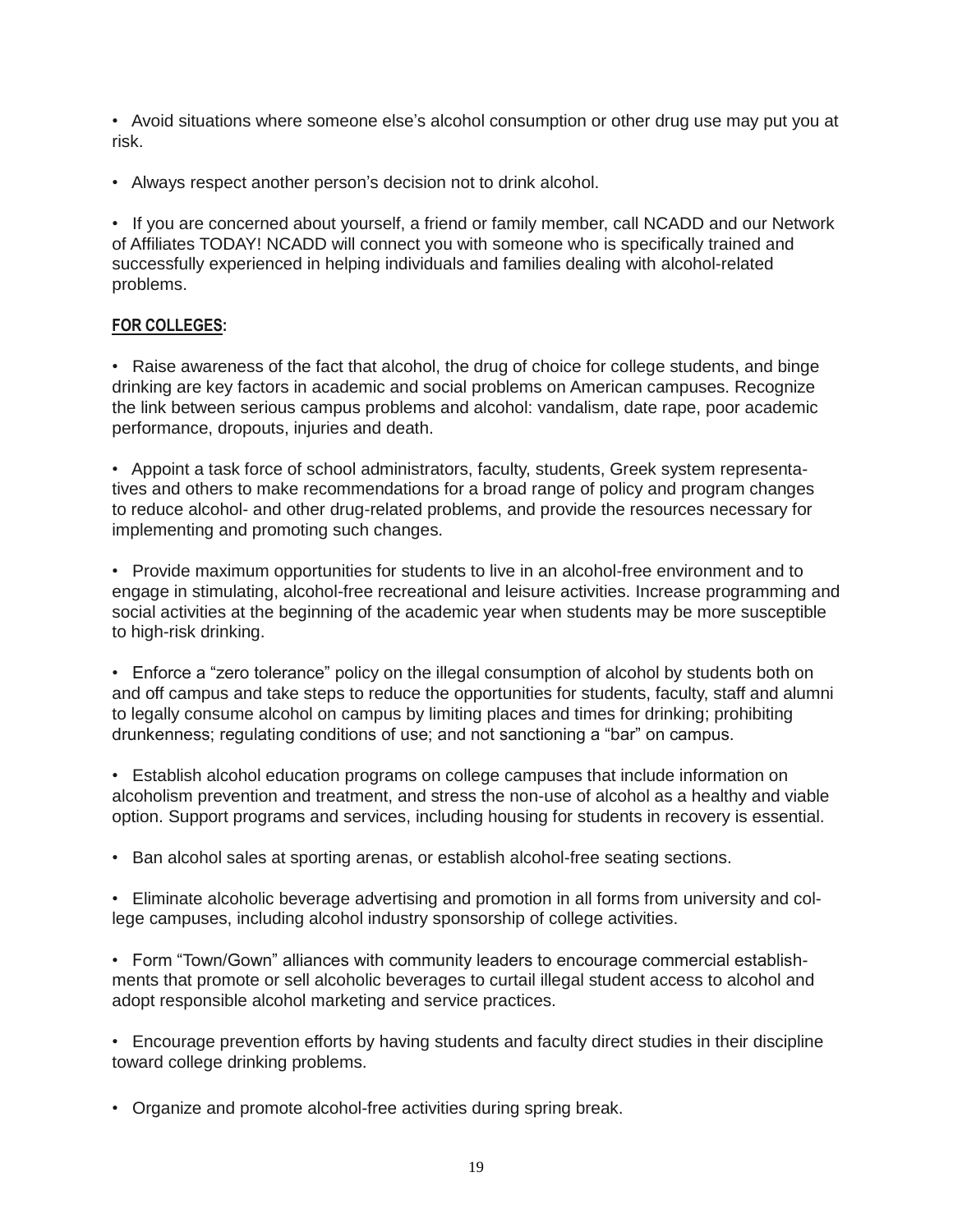#### **FOR FRATERNITIESAND SORORITIES:**

- Sponsor non-alcoholic rush or membership recruitment activities.
- Ban alcohol from events where minors are likely to be present.

#### **FOR MEDIA:**

• If you work for a radio or television station, do what you can to urge the owners to follow the leads of the major television networks who have agreed not to accept advertising for distilled spirits.

• Broadcast or publish relevant information about alcohol, alcohol problems, alcoholism and recovery (see radio PSAs, op-ed piece and letter to the editor).

• For a week-long period during NCADD Alcohol Awareness Month analyze all news stories for mention of alcohol. Aside from such obvious stories as alcohol-related traffic fatalities, pay particular attention to violent crime, domestic violence, sexual abuse, suicide and other social issues where use of alcohol is likely to be involved. Then do a "round-up" story about the negative consequences of alcohol consumption illustrated by the evidence in your community.

• Counter and challenge stereotyping and glamorization of members of the journalism and entertainment professions as hard-drinking "heroes" by identifying leaders of your profession who do not engage in these practices, and by reporting the lost health, careers and lives of those who do.

• Run a three-part series, run on successive days, starting with Sunday, focused on alcoholism and looking at the impact on the individual, the family and the community. The series must include first-hand stories of recovery from individuals and family members.

#### **FOR RELIGIOUS ORGANIZATIONS AND GROUPS:**

- Integrate alcohol issues into the ongoing religious education of young people.
- Encourage role models who have achieved success without using/abusing alcohol to participate in congregation-sponsored events.

• Allow use of your facilities for alternative youth activities, mentoring programs, parent training, stress management seminars, healthy lifestyles workshops and substance abuse prevention education sessions.

• Assemble an "Alcohol Awareness Month" bulletin board. Ask members of your congregation to bring in news clippings of alcohol-related incidents in your community. Tell them to look for mentions of alcohol, particularly in crime stories.

• Conduct a candlelight vigil or sponsor an Ecumenical Prayer Breakfast that focuses on the healing effects of treatment for all family members.

• Publish information about recovery programs in church bulletins.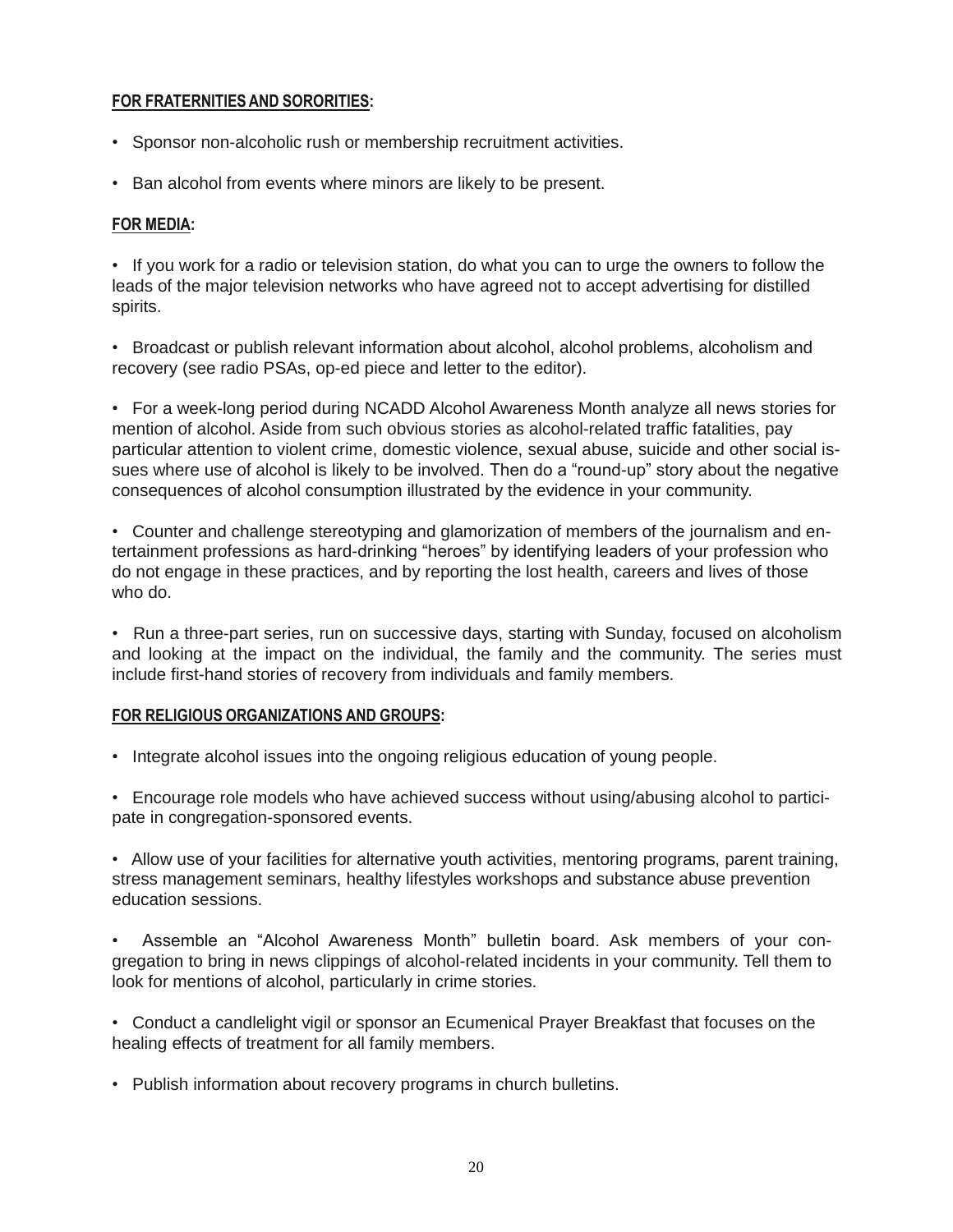• Religious groups can establish an "Amnesty Day/Week" at their houses of worship for youth who need help but are embarrassed, afraid or don't know where to get it. Help and/or referrals can be provided confidentially and without fear of reprisal.

#### **FOR PARENTS:**

• Teach your child that abstinence from alcohol is an acceptable lifelong decision and that they have a right to stand up for a safe academic environment.

• Teach your child that drinking can be risky and to intervene when they see that their classmates are in trouble.

• If your child is of legal age to drink (21 in all states), explain to them how to use alcohol moderately (no more than two drinks per day for men, no more than one per day for women) and appropriately (as a complement to a meal and at social gatherings or during family celebrations).

• If you drink, be sure to set an ongoing healthy example regarding adult alcohol use and never brag about your use of alcohol or other drugs during your own college years.

• When helping your children to select an appropriate college, be willing to question officials about campus alcohol policies. The Best Colleges, an annual guide published by the Princeton Review, groups schools by categories ("Lots of beer," "Lots of hard liquor," "Major frat and sorority scene" and "Stone-cold sober schools").

• When your children go to college, set clear and realistic expectations regarding academic performance, and continue to be as interested and involved in their lives as you were when they were in high school.

• If you are concerned about yourself, a friend or family member, call NCADD and our Network of Affiliates today! NCADD will connect you with someone who is specifically trained and successfully experienced in helping individuals and families dealing with alcohol-related problems.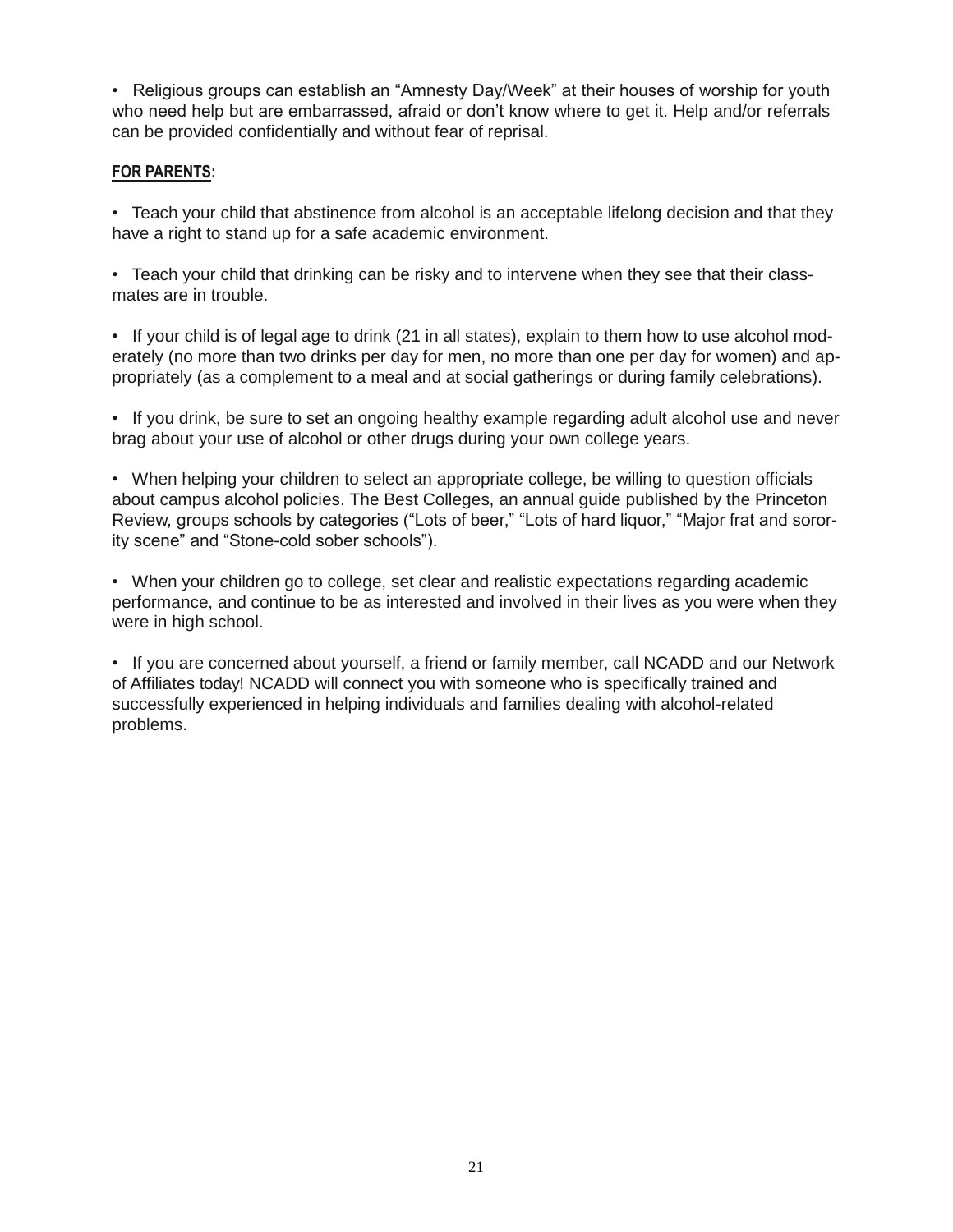

### **SOME HELPFUL INTERNET LINKS:**

- o National Council on Alcoholism and Drug Dependence, Inc. (NCADD): **[www.ncadd.org](http://www.ncadd.org/)**
- o Alcoholics Anonymous (AA): **[www.aa.org](http://www.aa.org/)**
- o Al-Anon Family Groups: **[www.al-anon.alateen.org](http://www.al-anon.alateen.org/)**
- o National Institute on Alcohol Abuse and Alcoholism (NIAAA): **[www.niaaa.nih.gov](http://www.niaaa.nih.gov/)**
- o College Drinking: Changing the Culture (NIAAA): **[www.collegedrinkingprevention.gov](http://www.collegedrinkingprevention.gov/)**
- o Stop Underage Drinking: Portal of Federal Resources: **[www.stopalcoholabuse.gov](http://www.stopalcoholabuse.gov/)**
- o Centers for Disease Control and Prevention: Alcohol and Public Health: **[www.cdc.gov/Alcohol](http://www.cdc.gov/Alcohol)**
- o Center on Alcohol Marketing and Youth: **[www.camy.org](http://www.camy.org/)**
- o Alcohol Policy Information System (APIS): **[www.alcoholpolicy.niaaa.nih.gov/UnderageDrinking.html](http://www.alcoholpolicy.niaaa.nih.gov/UnderageDrinking.html)**